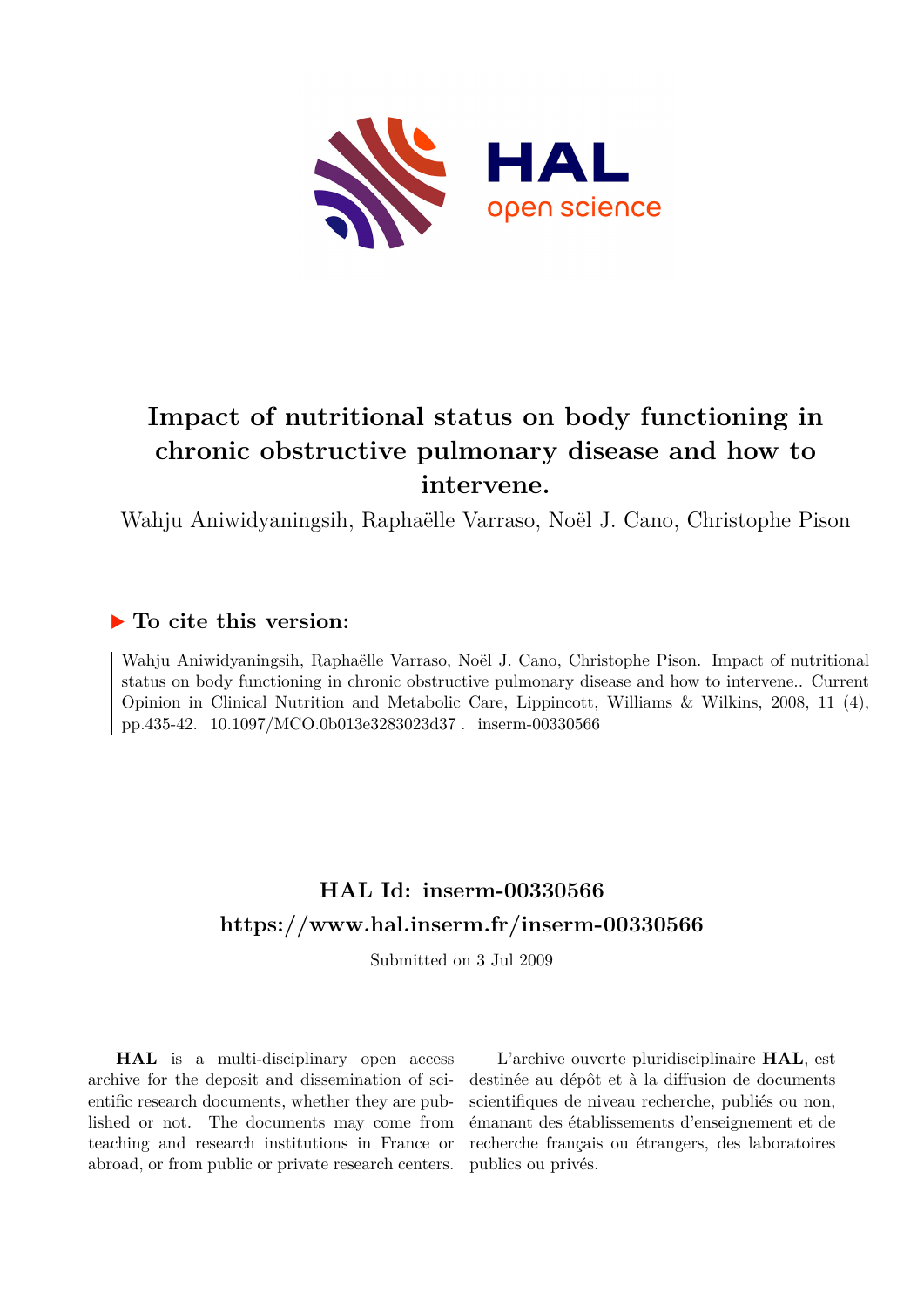## *21-03-08 Page 1 / 28*

# **Impact of nutritional status on body functioning in chronic obstructive pulmonary disease and how to intervene**

Wahju Aniwidyaningsih<sup>1,2</sup>, Raphaëlle Varraso<sup>3,4</sup>, Noel Cano<sup>5</sup>, Christophe Pison<sup>1,4</sup>

- 1. Clinique de Pneumologie, Pôle de Médecine Aiguë et Communautaire, CHU de Grenoble, France; InsermU884 ; Université Joseph Fourier, Grenoble, France
- 2. Department of Pulmonology and Respiratory Medicine, Faculty of Medicine University of Indonesia – Persahabatan Hospital, Jakarta, Indonesia
- 3. Department of Emergency Medicine, Massachusetts General Hospital, Boston, MA, USA
- 4. InsermU780, Epidémiologie et Biostatistiques, Villejuif, France ; Université Paris-Sud, IFR69, Villejuif, France
- 5. CHU de Clermont-Ferrand, Service de Nutrition, Hôpital G. Montpied, F-63003 Clermont-Ferrand, France ; Univ Clermont 1, UFR Médecine, UMR 1019 Nutrition Humaine, F-63000 ; Clermont-Ferrand, France; CRNH Auvergne, F-63000, Clermont-Ferrand, France

**Corresponding author**: Pr. Christophe Pison, MD, PhD, Pôle de Médecine Aiguë et Communautaire, Clinique de Pneumologie, Centre Hospitalier et Universitaire de Grenoble, BP 217 X, 38043 Grenoble Cedex 9, France; and Université Joseph Fourier. Phone: +33-4-76-76-54-53; fax: +33-4-76-76-56-17; email: CPison@chu-grenoble.fr

Abstract word count: 198 Text body word count: 2542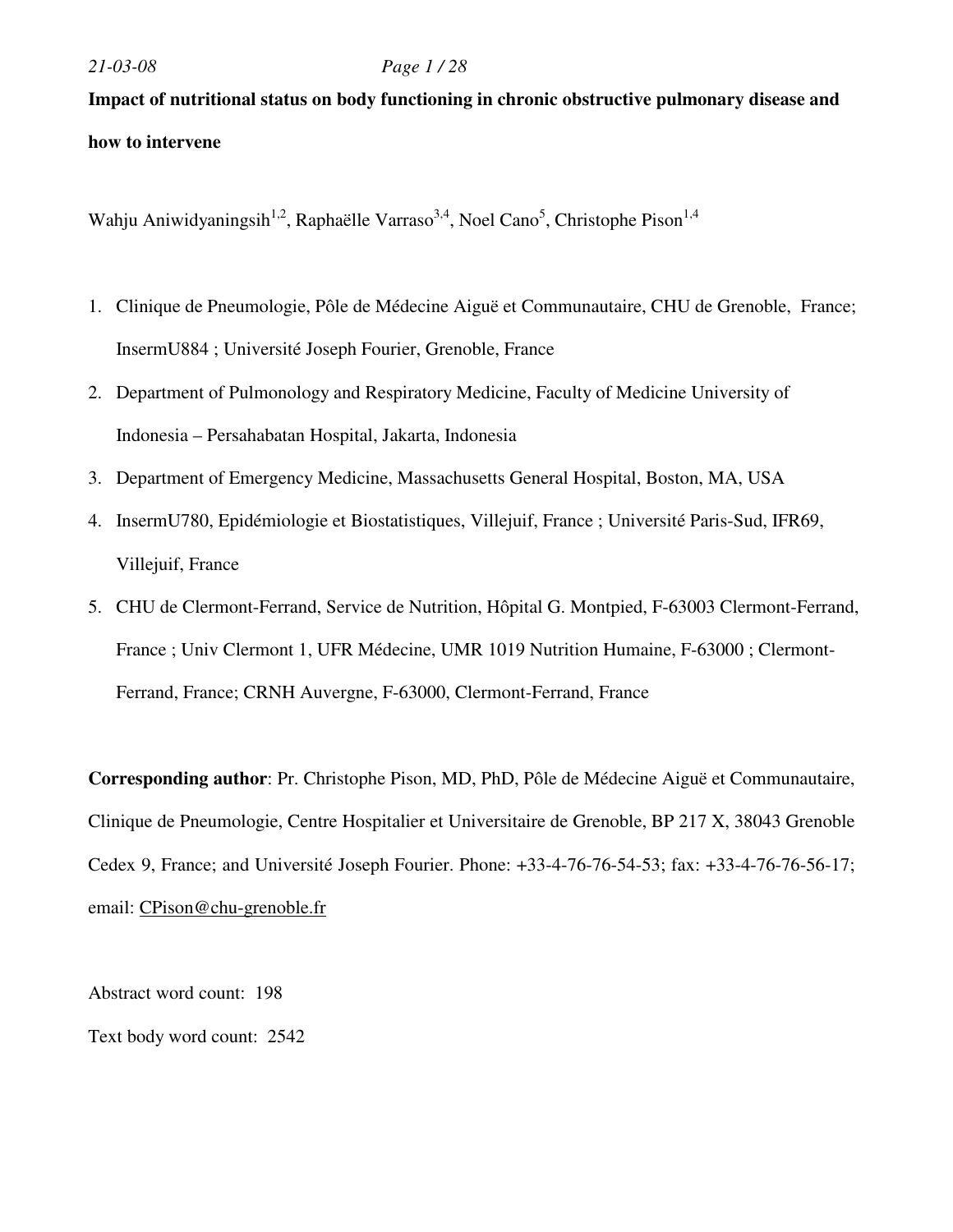## **Abstract**

#### **Purpose of review**

Chronic obstructive pulmonary disease (COPD) is the fifth cause of mortality in the world. This article reviews diet as a risk or protective factor for COPD, mechanisms of malnutrition, undernutrition consequences on body functioning and how to modulate nutritional status of COPD patients.

## **Recent findings**

Different dietary factors (dietary pattern, foods, nutrients) have been associated with COPD and the course of the disease. Mechanical disadvantage, energy imbalance, disuse muscle atrophy, hypoxemia, systemic inflammation and oxidative stress have been reported to cause systemic consequences such as cachexia and compromise whole body functioning. Nutritional intervention makes it possible to modify the natural course of the disease provide that it is included in respiratory rehabilitation combining bronchodilators optimization, infection control, exercise and in some patients correction of hypogonadism.

#### **Summary**

Diet, as a modifiable risk factor, appears more as an option to prevent and modify the course of COPD. Reduction of mechanical disadvantage, physical training and anabolic agents should be used conjointly with oral nutrition supplements to overcome undernutrition and might change the prognosis of the disease in some cases. Major research challenges address the role of systemic inflammation and the best interventions for control it besides smoking cessation.

**Keywords**: Nutrition disorders, COPD, inflammation, pulmonary rehabilitation, enteral feeding, oral nutrition supplement, anabolic agents, diet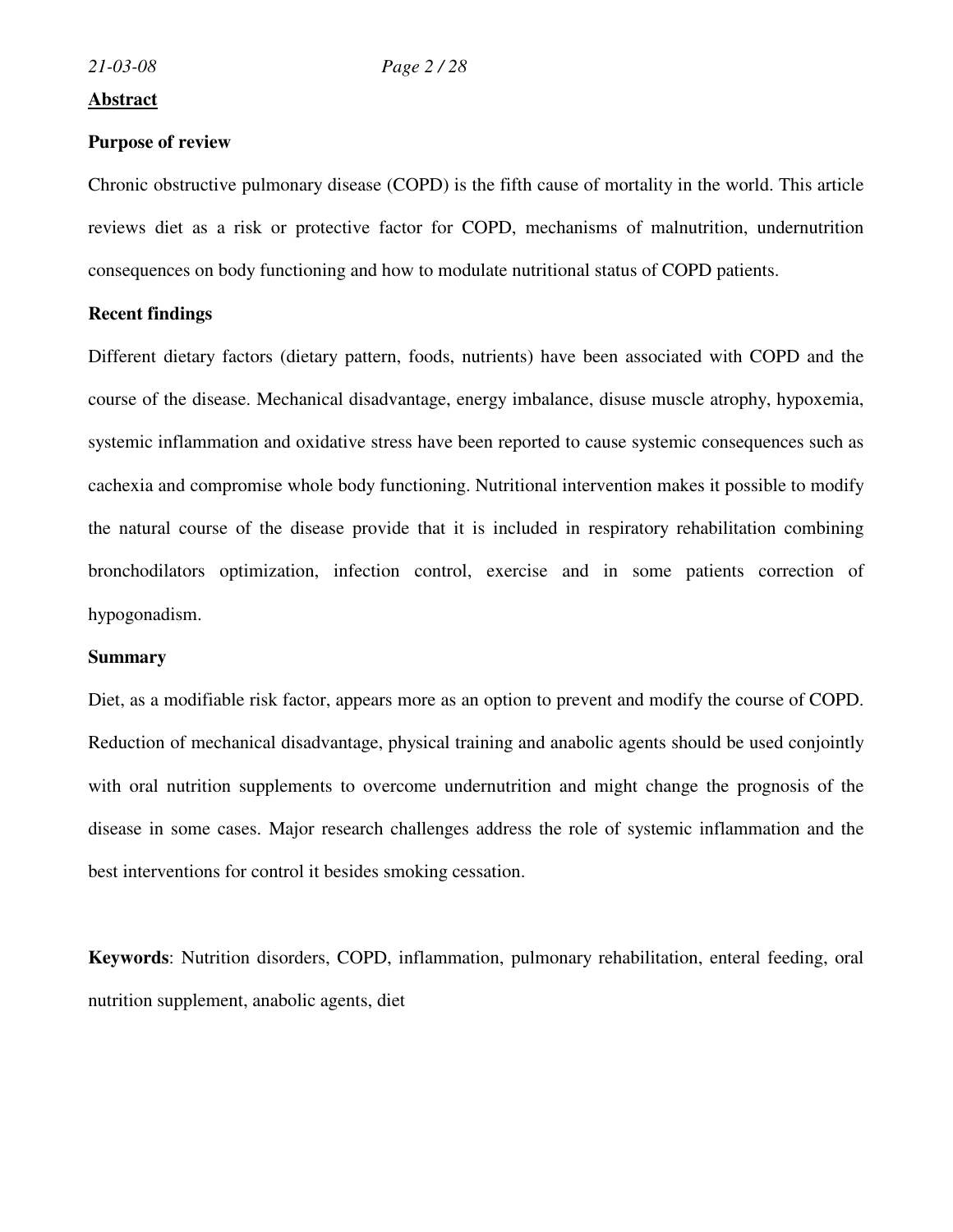#### **1. Introduction**

Nutritional status has been associated with respiratory function in COPD with complex interplays between environmental and genetic factors (Fig. 1) [1•]. Studies have shown that malnutrition served as negative prognostic factor in COPD. Conversely, diet could be a protective or a harmful factor regarding the risk of incident COPD and modifying factor in established disease [2-4]. The question is how we could intervene with nutritional factors to improve prognosis. This review will discuss diet as a risk factor in COPD, mechanisms of malnutrition, consequences of undernutrition on body functioning and how to modulate nutritional status of these patients.

### **2. Diet as a risk factor for COPD**

Cigarette smoking is the most important risk factor for COPD, but up to one third of patients with COPD have never smoked [5]. These suggest that other factors, such as diet, also are involved. In the last decade, there has been a growing interest in identifying foods related to lung function or COPD symptoms [5,6,7••]. Nutritional epidemiologists propose to assess overall diet instead of the individual foods or nutrients due to interaction between nutrients [8]. This approach has been used in three recent studies which has used dietary patterns to assess diet in relation with respiratory phenotypes [6,7••,9].

Among the Chinese Singaporeans, a 'meat-dim sum' pattern (meat, dim sum foods, and noodle dish) was associated with an increased risk of incident cough with phlegm [9]. In both a large cohort of US men and US women, a "prudent" pattern (high intake of fruits, vegetables, fish and whole grain products) was associated with a decrease risk of newly diagnosed COPD whereas a Western pattern (high intake of refined grains, cured and red meats, desserts and French fries) was associated with an increase of COPD [6,7••].

Most investigations have focused on the possibility that fruits and vegetables exert beneficial effects on lung health and a very little attention has been paid to other foods or nutrients. Recently, it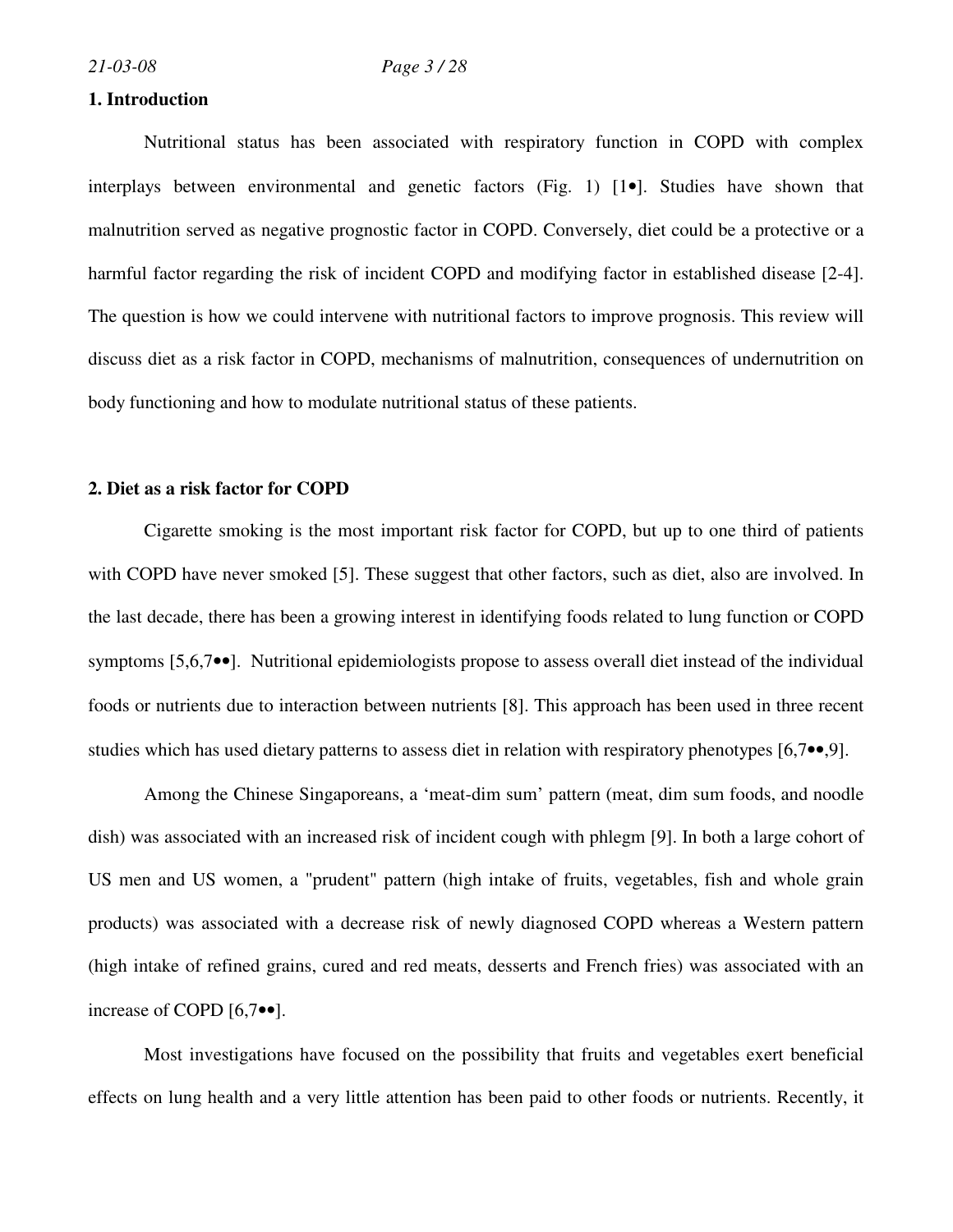#### *21-03-08 Page 4 / 28*

has been suggested that dietary fibre was independently associated with better lung function and reduced prevalence COPD [10,11]. Previous studies have mostly focused on the potentially protective effects of foods rich in antioxidants, and not on foods with a potential deleterious effect. However, it was recently reported both in three longitudinal surveys [7••,12,13] and in a cross-sectional survey[14] that frequent consumption of cured meats was associated with higher prevalence and incidence of COPD. All these studies provide additional support to the hypothesis that diet, a modifiable risk factor, is associated with respiratory diseases. Nutritional epidemiology may play an important role in advancing our understanding of the relevant pathophysiological mechanisms involved in the development and progression of respiratory diseases.

## **3. Epidemiology and mechanisms of nutritional depletion in COPD**

Malnutrition in COPD is one of negative predictive factors and mechanisms of nutritional depletion are multifactorial processes that will be described in the next following paragraphs.

## **3.1. Epidemiology**

Weight loss in COPD was already recognized as a clinical finding and it is more frequent in emphysematous patients as contrary to the blue bloaters [15]. The prevalence of nutritional depletion was about 20-35% in outpatients COPD and up to 70% in patients with acute respiratory failure or in patients awaiting a lung transplantation [4,16-18].

## **3.2. Mechanisms of nutrition depletion**

Nutrition depletion occurs by including several factors such as energy imbalance, disuse atrophy of the muscles, hypoxemia, systemic inflammation, oxidative stress and hypogonadism in some patients.

#### **3.2.1. Energy imbalance and metabolism changes**

The largest component of energy expenditure (EE) is the basal metabolic rate (BMR), which is the energy needed for basic processes of life and it accounts for 60-70% of total daily EE [19]. Increased energy expenditure due to mechanic disadvantage, metabolic inefficiency with some fibre-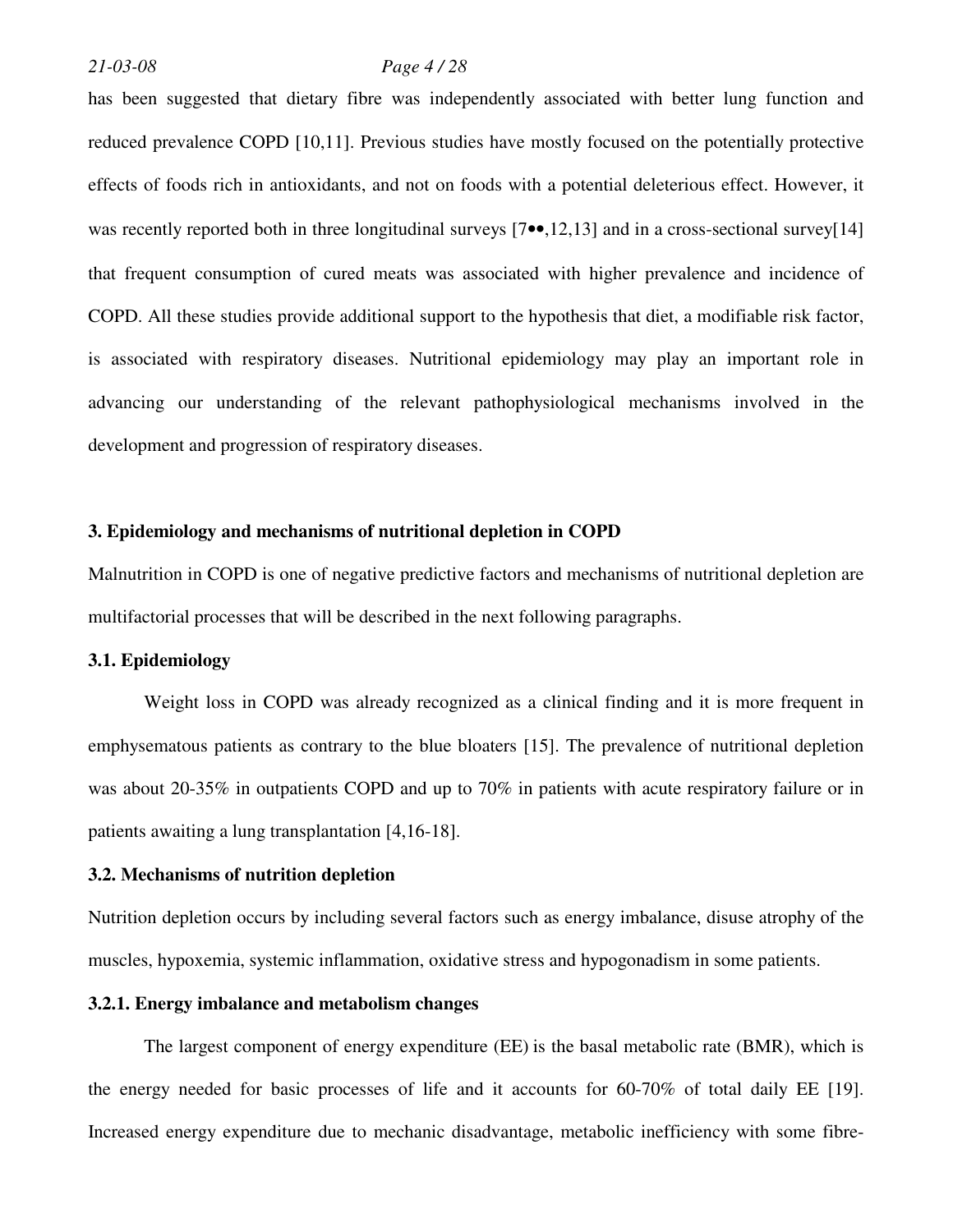## *21-03-08 Page 5 / 28*

type shift in skeletal muscle from type I to type II, together with systemic inflammation may be determinants of an hypermetabolic state that may not be balanced by dietary intake [20••]. In COPD patients, resting energy expenditure (REE) has been reported to be 15–20% above predicted values due to the increased energy required for breathing [21,22]. Total daily expenditure was also higher in COPD patients compared to healthy subjects and it may be caused by increased level of non-resting daily expenditure [23]. Energy expenditure changes due to impaired mechanical efficiency may be partially reversed by reducing hyperinflation with medication, breathing techniques or lung volume reduction. This could reduced oxygen cost for breathing and increased oxygen availability which favours carbohydrate metabolism and recovery in body composition with lower fat and and higher fatfree masses [24-26].

Chronic obstructive lung disease may induce insulin resistance and changes glucose metabolism [27]. Data from the Third National Health and Nutrition Examination Survey showed that impaired glucose regulation was associated with impaired lung function [28]. Glucose plasma concentrations were similar in non-hypoxemic COPD patients and healthy subjects. Abnormal glucose metabolism may be a risk factor for cardiovascular disease and type II diabetes in COPD [29].

Some data showed that increased proteolysis in cystic fibrosis (CF) patients was related to impaired glucose tolerance due to resistance to the anabolic effects of insulin on proteolysis [30]. High catecholamine level in COPD may induce hypermetabolic response which causes increased EE and muscle-protein catabolism [31,32]. These findings suggested some role of insulin resistance in FFM (fat free mass) depletion.

COPD patients often have dyslipidemia related to metabolic syndrome (abdominal obesity, increased triglycerides, dyslipidemia) and it is due to some changes in lipid metabolism. [33]. Jackobsson et al found a decrease in lipolysis and increased glucose levels in patients with advanced COPD with chronic respiratory failure, signaling a role of insulin resistance in the reduction of lipolysis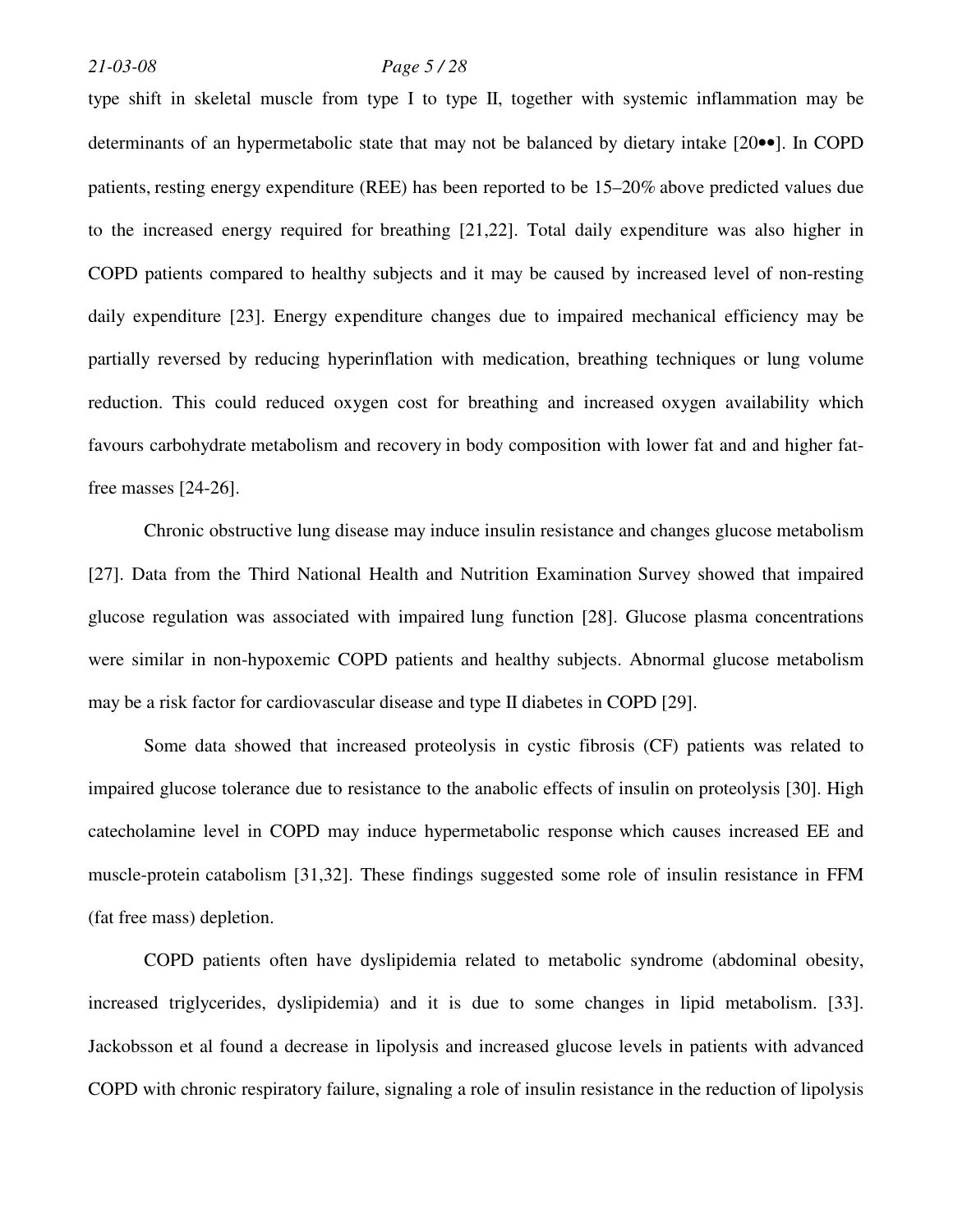## *21-03-08 Page 6 / 28*

[34]. These findings suggested that FM (fat mass) relatively preserved or increased due to decrease lipolysis.

#### **3.2.2. Disuse atrophy of muscles**

Patients with very severe COPD are very inactive as compare to healthy people of the same advanced age [35]. Several studies have shown that these patients have an increased protein breakdown pathways, in particular the NF-kB-activated ubiquitin/proteasomal pathway and apoptosis [36].

#### **3.2.3. Hypoxemia**

It has been suggested that the hypoxemia of COPD is one causative factor for cachexia. Hypoxemia may increase the generation of ROS and TNF- $\alpha$  which in turn may give rise to inflammatory changes leading to cachexia [37]. It may stimulate the sympathetic nervous system and this has been shown to produce systemic inflammation [38].

## **3.2.4. Systemic inflammation and oxidant stress**

Systemic inflammation has important metabolic consequences and become the primary focus of research into the genesis of cachexia in COPD. The molecules receiving the greatest amount of attention are TNF-α, IL-1β, IL-6, CRP, and ROS and reactive nitrogen species (see ref.20 for review) and may play a role in cachexia. COPD has been proposed in this context a new syndrome called "chronic systemic inflammatory syndrome" including at least 3 out 6 following factors: age older than 40, more than 10 year-smoking history, symptoms and pulmonary functions compatible with COPD, chronic heart failure, insulin resistance, and increased plasma CRP [39••,40]. There may be also a link between inflammation and leptin levels. Nevertheless, major gaps persist related to environmental and genetic factors underlying cachexia susceptibility, to sequential molecular steps [20••].

## **3.2.4. Hypogonadism**

 There is evidence that insufficiency of one or more of three hormones may contribute to cachexia. Creutzberg et al have provided an overview of endocrine factors in COPD [41]. Low levels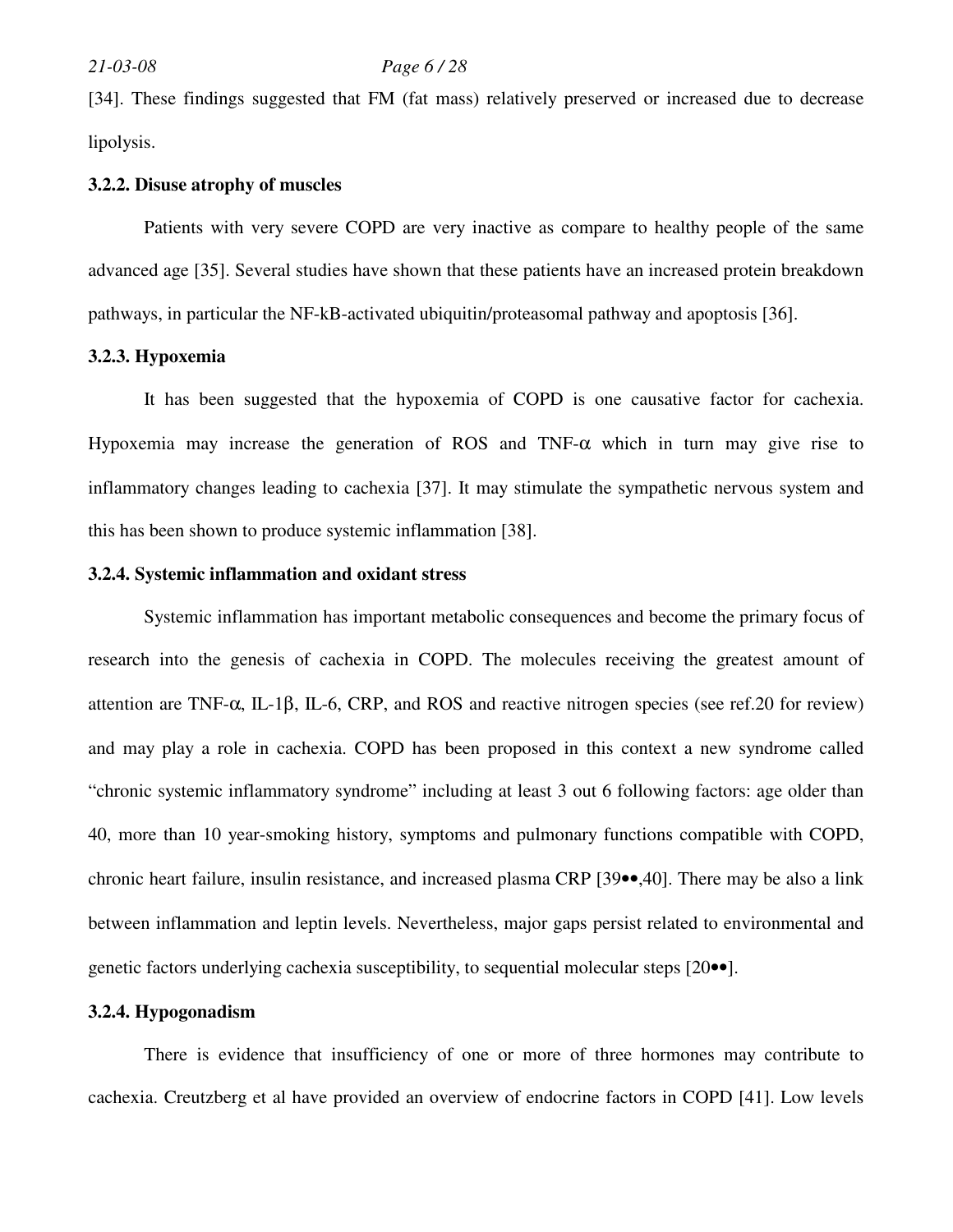#### *21-03-08 Page 7 / 28*

of circulating hormones do not prove cause and effect in cachexia in COPD. Inversely, anabolic hormones replacement may have a role in selected patients as reported in various publications.

#### **4. Impacts of malnutrition in COPD**

Impact of malnutrition in COPD on body functioning will be emphasized on body composition, on lung parenchyma, respiratory function, respiratory mechanics, physical capacity, and also morbidity and mortality.

## **4.1. Body composition**

Patients with COPD are known to be generally underweight and have reduced FFM as showed by several studies [42,43]. Study by Sergi et al showed that COPD patients had a lower FFM as compared to healthy subjects (38% *versus* 31%) [42]. In a large out-patient population of patients with COPD in Netherlands, they found prevalence of normal BMI and low FFMI was 15%, and of low BMI and low FFMI 11% [17].

#### **4.2. Lung parenchyma, respiratory function and respiratory mechanics**

Massaro et al described loss of pulmonary alveoli in calorie restriction and regenerated after *ad libitum* refeeding [44]. Undernutrition led to lung and chest wall mechanical changes, such as distorted structure of diaphragm and intercostals, reduction of surfactant and decrease in elastic fibre content of pulmonary parenchyma [45]. Inspiratory muscle weakness and maximum inspiratory pressure generation was an independent determinant of survival in severe COPD [46]. The diaphragm as a main inspiratory muscle is suffered from muscle protein degradation and loss of contractile protein [47]. In study by Cano et al the degree of respiratory impairment ( $FEV_1$ ,  $FVC$  and 6-min walking test) was correlated with nutritional status especially FFM [48].

## **4.3. Physical capacity**

Daily physical activity can be considered as ''the totality of voluntary movement produced by skeletal muscles during everyday functioning'' [49]. It is widely known that in patients with COPD,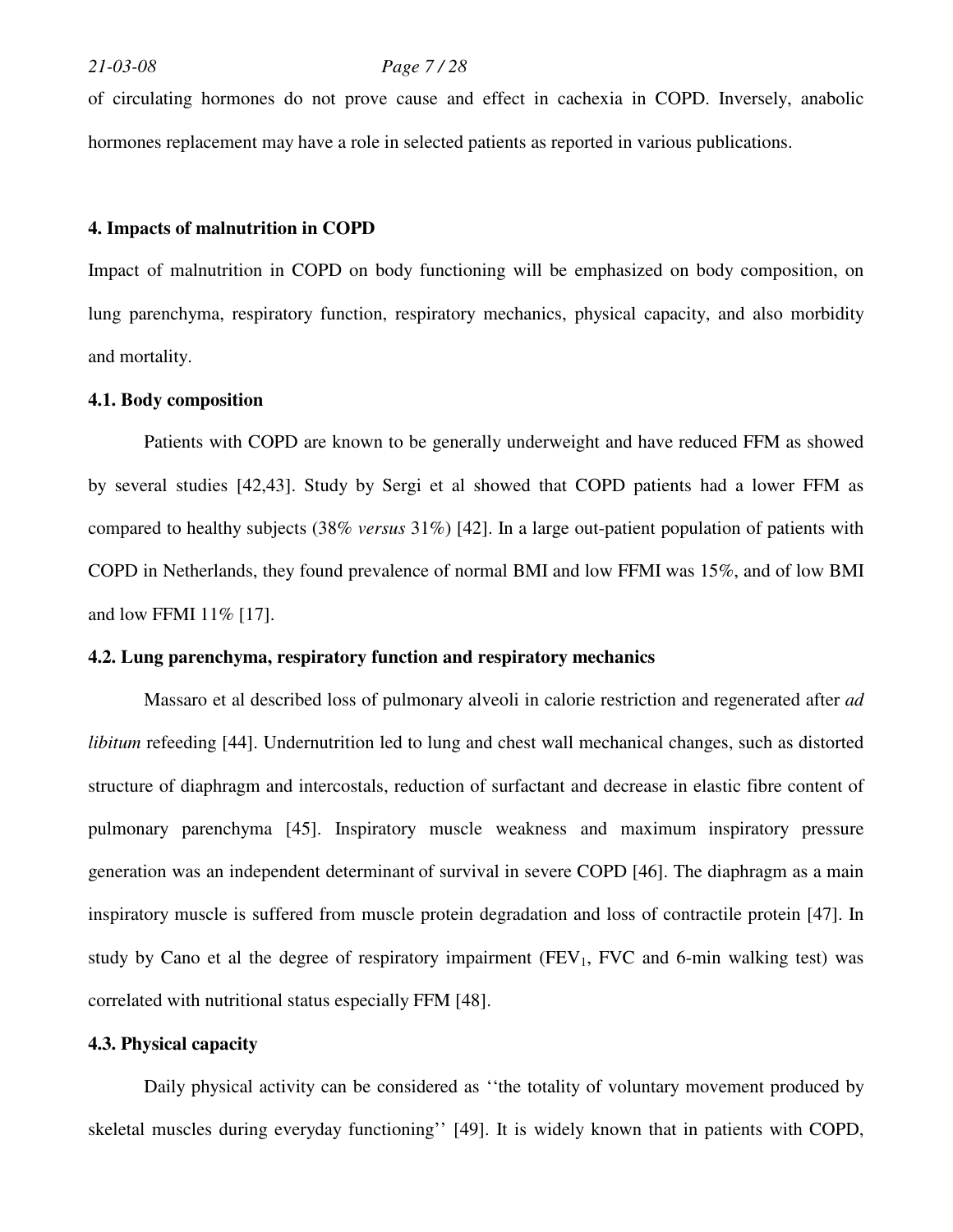#### *21-03-08 Page 8 / 28*

lower levels of physical activity in daily life are related to higher risk of hospital readmission and shorter survival. The effect of skeletal muscle dysfunction contributes to declining body functioning as we defined as physical activity. Physical activity greatly influences patient outcomes because level of physical activities was shown to predict the risk for hospitalization [50,51]. Overall impairment of body functioning can be described in Figure 2 as adapted from International Classification of Functioning (ICF) [52].

#### **4.4. Morbidity and mortality**

Mortality of COPD patients and occurrence of acute exacerbation requiring hospitalization are higher in underweight patients. During hospitalization, COPD patients are most likely to loose weight because of the higher metabolic demand due to increased ventilatory disadvantage or infection and underweight patients also had a higher risk of new exacerbation [53]. Landbo et al described that in mild to moderate COPD the best prognosis was found in normal weight or overweight subjects, whereas in severe COPD, overweight or obese patients were associated with a better survival. These patients may be somehow protected from weight loss because of higher energy reserves [54].

#### **5. How to intervene**

The questions on how to intervene in these patients exist and we will discuss how and possible methods to modify disease progression or prognosis.

## **5.1. Nutrition requirements**

The question on how much we should give nutritional repletion still remains. In the study by Planas et al, it was described that total daily energy intake of REE x 1.3 was preferable than REE x 1.7 in mild stable COPD patients. They found that administration of nutritional supplements, high in proteins, with predominance of carbohydrates over fat, and enriched in antioxidants to achieve total daily defined energy intake in patients in group REE x 1.3 was followed by a significant improvement of body weight, handgrip strength, decrease airflow limitation and increase quality of life [55]. Total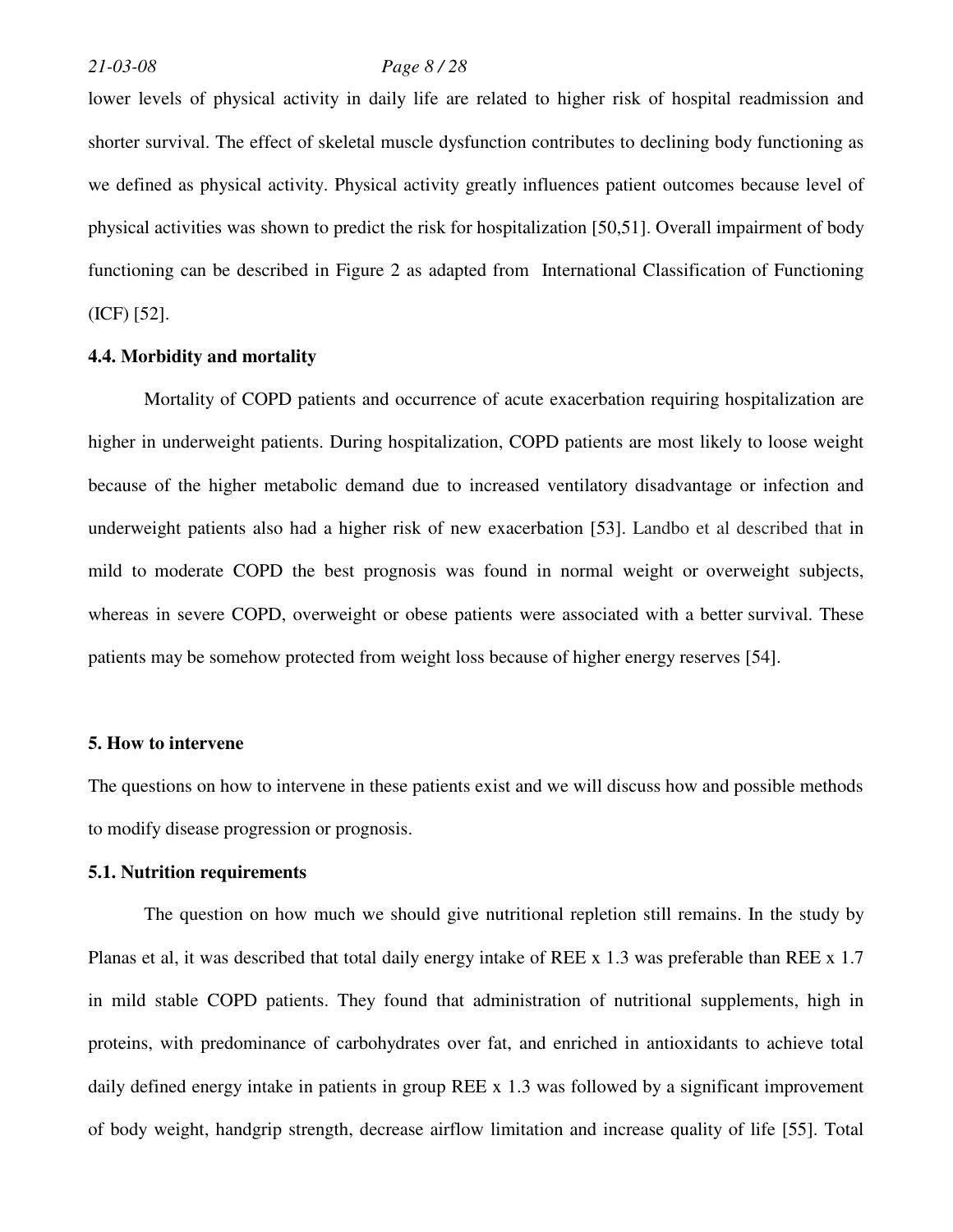## *21-03-08 Page 9 / 28*

calories being administered as 20% proteins seemed to be the optimal in nutritional supplements for stable malnourished COPD patients. Small portion of carbohydrate and protein-rich supplementation seemed to have an impact on weight gain after 8 weeks when compared to normal size supplements of similar macronutrient composition, probably because many patients still usually took ordinary meals outside the supplementation [56]. High load of portion will compromise diaphragm movement and caused postprandial dyspnea because it will prevent the diaphragm to move easily due to gastric filling pressure [57].

#### **5.2. Methods**

Metabolic syndrome carries a lot of consequences in managing nutrition in COPD patients because of glucose level, hypertension, atherogenic dyslipidemia or other co-morbidities such as congestive heart failure. Methods that are known for nutritional intervention in COPD patients varied between studies.

## **5.2.1. Oral nutrition supplements**

Nutritional support includes food enrichments, oral nutritional supplements, tube feeding and parenteral nutrition.[58] There is limited evidence that wasting COPD patients will benefit only with enteral nutrition as showed by meta-analysis by Ferreira et al[59] and reported in ESPEN recommendations in 2006[57]. **Table I** described some nutritional supplementation studies in COPD patients which were integrated or non-integrated with pulmonary rehabilitation. Refeeding in malnourished COPD patients is not easy and difficult to maintain due to many factors. The 2005 Cochrane Review on nutritional supplementation for stable COPD had some important limitations relative to the small numbers of patients included, 214 in supplement arm *versus* 205 in control group, the non-integration of nutritional intervention in a pulmonary rehabilitation process, the short duration of intervention between 2 weeks to 3 months, and the lack of relevant endpoints to measure the effects of nutrition supplementation as quality of life, body composition or exercise capacity [57,68]. These limitations should encourage larger studies with a multimodality approaches and clinically relevant end-points.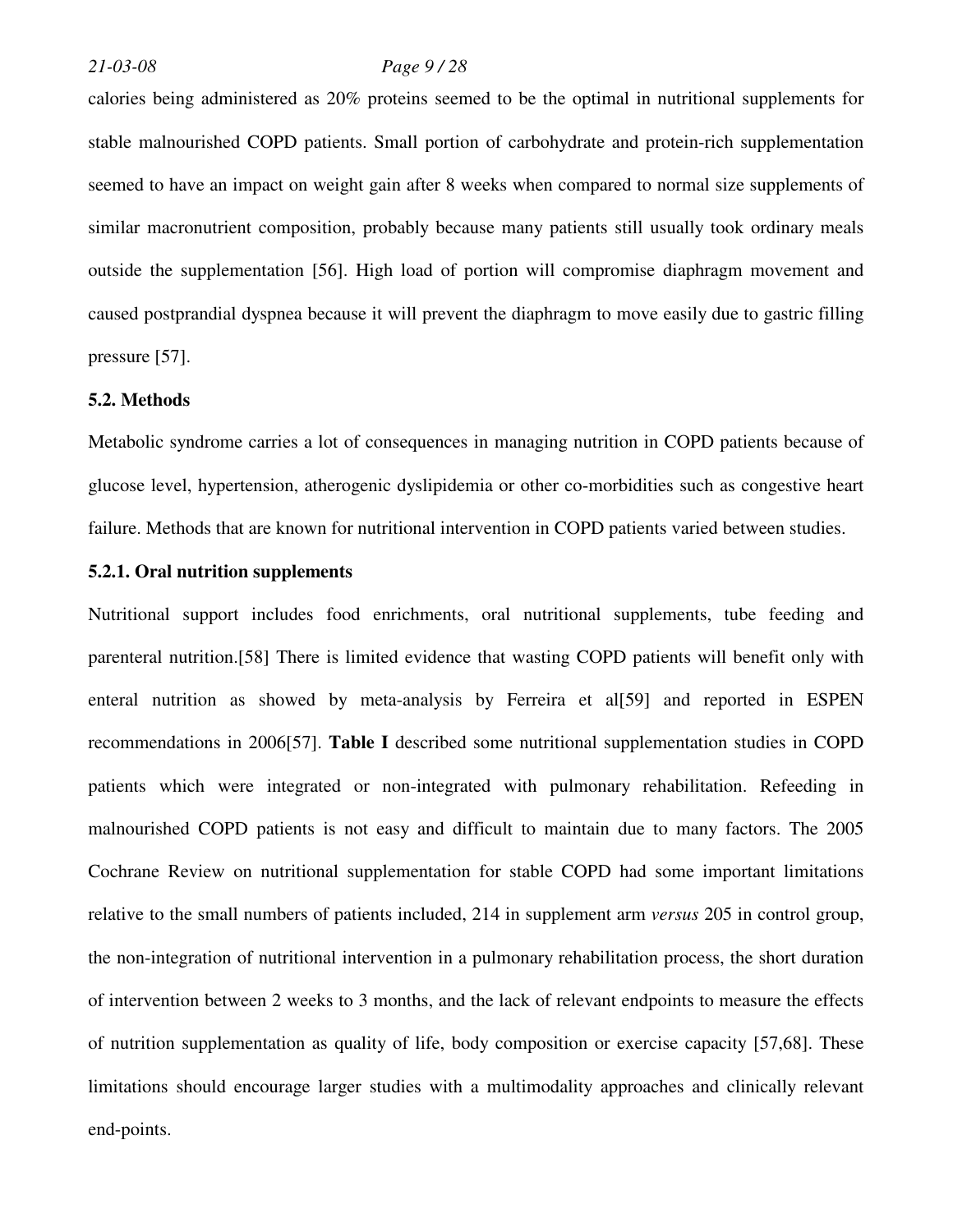#### **5.2.2. Exercise**

Physical training will also have positive effects as anabolic process as it can increase FFM and functional status although it did not directly correlated [69]. Some others studies showed that physical training only will cause negative energy balance because of increase total energy expenditure, but this effect can be overcome by giving supplementation rich in carbohydrate. Glycogen storage is low in muscle of COPD patients and therefore carbohydrate can serve as better energy source [70].

#### **5.2.3. Anabolic agents**

Anorexia is one of many factors contributes to cachexia in COPD. The use of appetite stimulating therapy in cachexia COPD patients is now getting more attention [71]. Progestogens (megestrol acetate) can be used to treat anorexia-cachexia. This agent can stimulate appetite and has antagonist effects of pro-inflammatory cytokines [72]. Androgenic hormones has been reported with some successes when combined with exercise, but problems of extra physiologic doses remain [73]. (**Table II**)

#### **5.2.4. Multimodality approaches**

A holistic approaches such as the combination of adequate nutritional support with reduction of mechanical insufficiency (with drugs, lung volume reduction, breathing technique), physical activity, anabolic agents or appetite stimulants and non-invasive ventilation will give these patients potential improvements strategy [24,25,79].

### **5.2.5. New tools**

Studies also have shown encouraging effects of *n*-3 polyunsaturated fatty acids (PUFAs) on cytokine release, markers of immune function, on exercise capacity and FFM of COPD patients [80]. Therefore nutrition support with PUFA can be considered to give positive effect for these patients. Oxygen supplementation could reduce dynamic hyperinflation at rest and during or after exercise due to changes in ventilatory pattern [81]. A significant weight gain was observed in malnourished COPD patients after NPPV initiation due to reduce hyperinflation which can help diaphragm to work more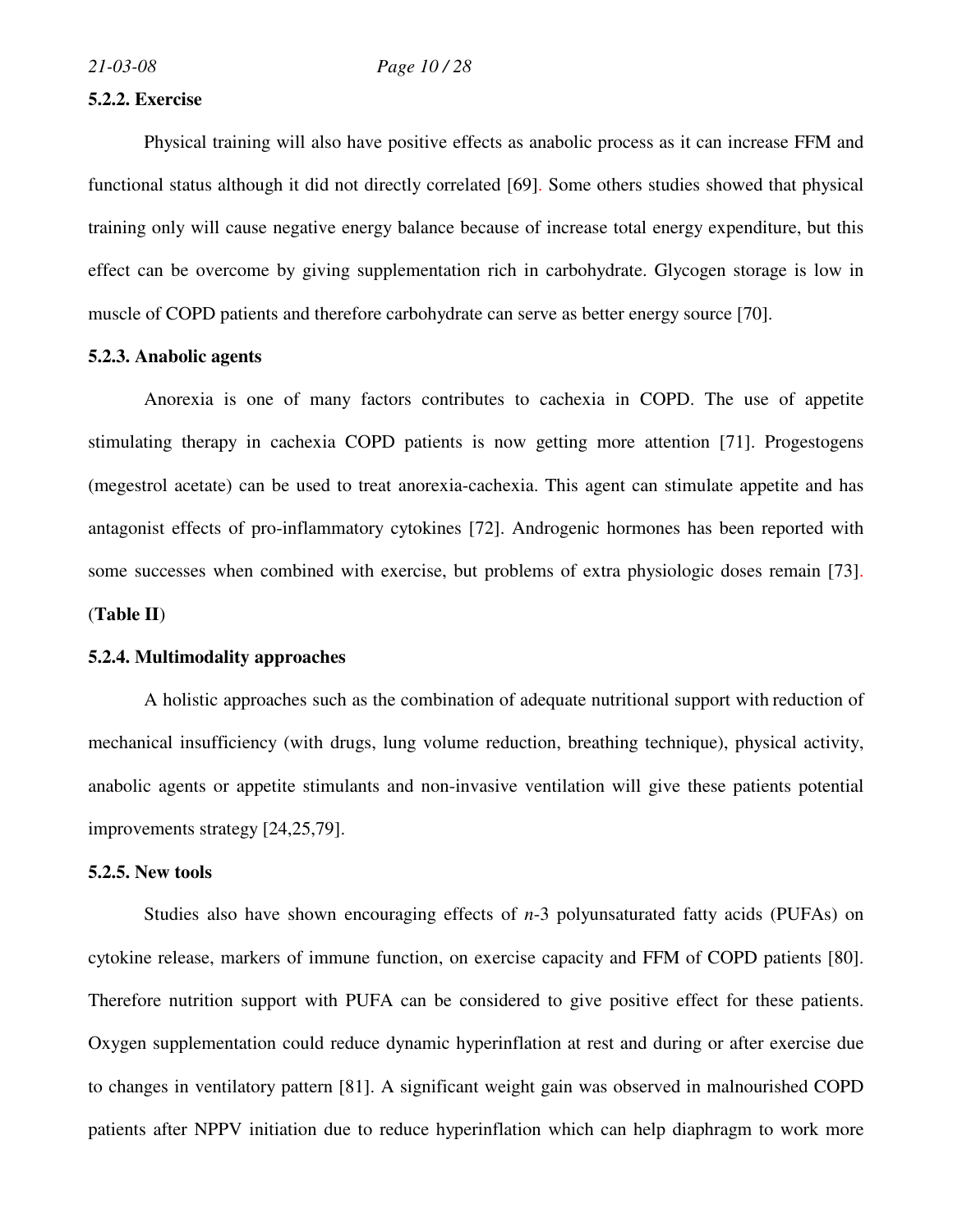## *21-03-08 Page 11 / 28*

efficiently and avoid dyspnea when eating (gastric filling) [82]. A better knowledge of molecular steps and targets involved in systemic consequences of COPD is of paramount importance to have better treatments. As an example, it appeared that the peroxisome proliferator-activated receptors (PPARs) are involved in cachexia, decreased oxidative muscle metabolism, oxidative stress and systemic inflammation suggesting role for PPARs agonists [83].

### **Conclusion and non-answered questions**

Nutritional depletion has been widely reported in COPD patients. Diet may also play a role both in the development and the progression of the disease. Holistic management for these patients should include nutritional modulation beside reduction of mechanical disadvantage with long-acting bronchodilators, lung volume reduction, physical activity, anabolic agents or appetite stimulants and non-invasive ventilation. Furthermore, metabolic syndrome must be considered in the management of COPD in order to avoid any co-morbidities complication.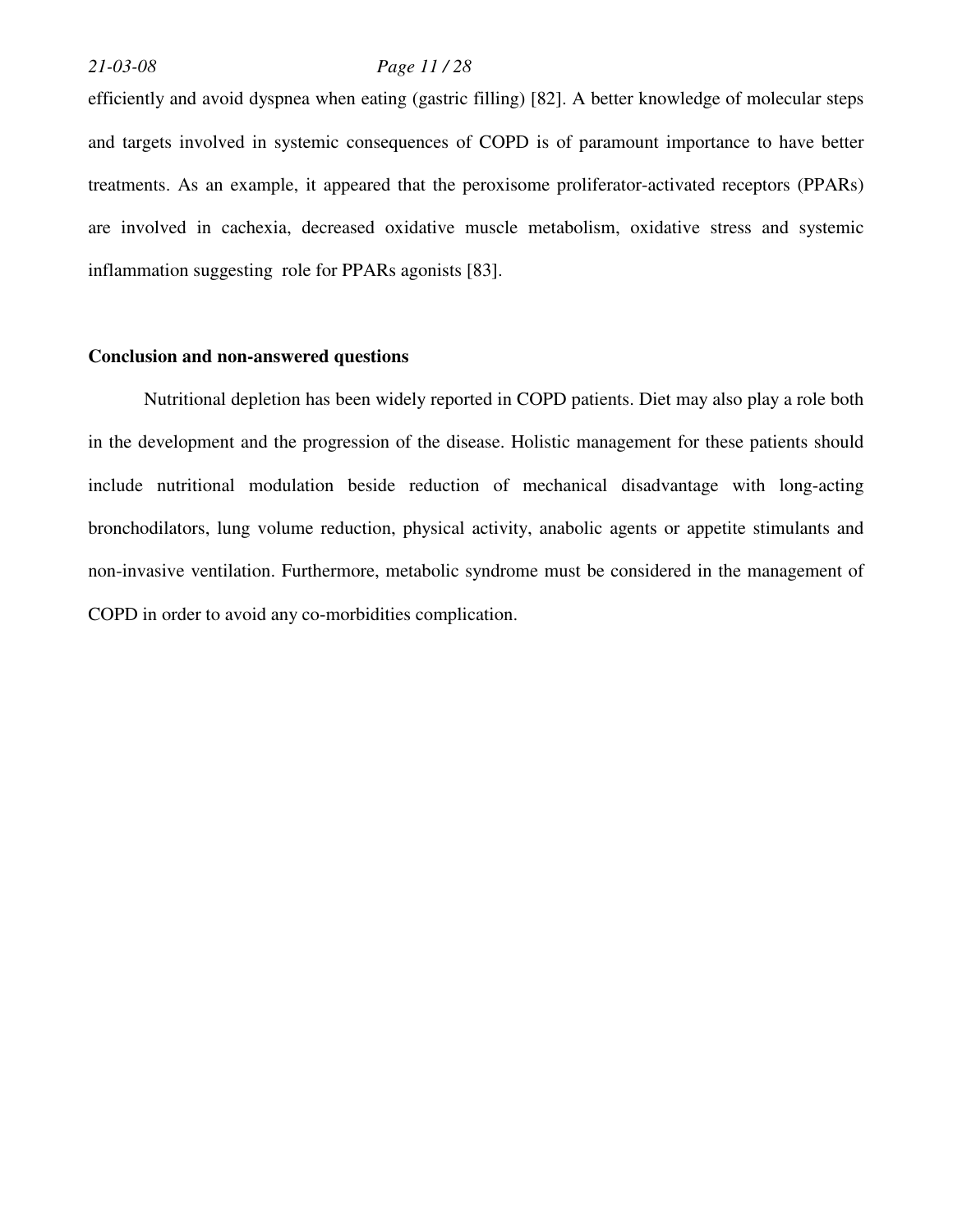## **References and recommended reading**

Papers of particular interest, published within the annual period of review, have been highlighted as:

• of special interest attention only for publication in 2007-2008

•• of outstanding interest idem

1. Rabe KF, Hurd S, Anzueto A, et al. Global strategy for the diagnosis, management, and prevention of chronic obstructive pulmonary disease: GOLD executive summary. Am J Respir Crit Care Med 2007; 176:532-555.

• Guideline for management of patients with COPD

- 2. Schols AM, Broekhuizen R, Weling-Scheepers CA, et al. Body composition and mortality in chronic obstructive pulmonary disease. Am J Clin Nutr 2005; 82:53-59.
- 3. Vestbo J, Prescott E, Almdal T, et al. Body mass, fat-free body mass, and prognosis in patients with chronic obstructive pulmonary disease from a random population sample findings from the Copenhagen City Heart Study. Am J Respir Crit Care Med 2006 173:79-83.
- 4. Hallin R, Gudmundsson G, Suppli Ulrik C, et al. Nutritional status and long-term mortality in hospitalised patients with chronic obstructive pulmonary disease (COPD). Respir Med 2007; 101:1954-1960.
- 5. Viegi G, Pistelli F, Sherrill DL, et al. Definition, epidemiology and natural history of COPD. Eur Respir J 2007; 30:993-1013.
- 6. Varraso R, Fung TT, Barr RG, et al. Prospective study of dietary patterns and chronic obstructive pulmonary disease among US women. Am J Clin Nutr 2007; 86:488-495.
- 7. Varraso R, Jiang R, Barr RG, et al. Prospective study of cured meats consumption and risk of chronic obstructive pulmonary disease in men. Am J Epidemiol 2007; 166:1438-1445.
	- A new risk factor in COPD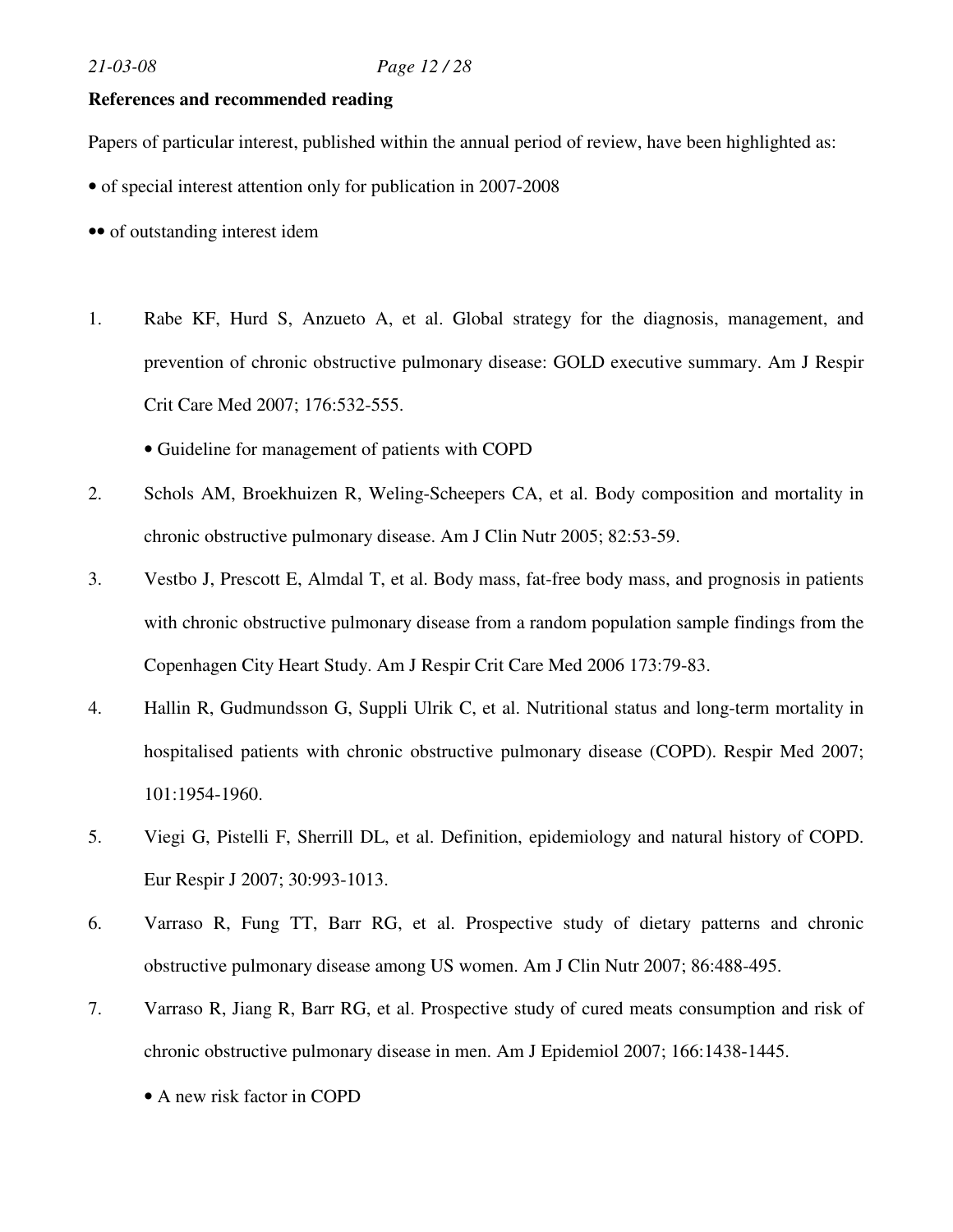## *21-03-08 Page 13 / 28*

- 8. Hu F. Dietary pattern analysis: a new direction in nutritional epidemiology. Curr Opin Lipidol 2002 13:3-9.
- 9. Butler LM, Koh W-P, Lee H-P, et al. Prospective study of dietary atterns and persistent cough with phlegm among Chinese Singaporeans. Am J Respir Crit Care Med 2006; 173:264-270.
- 10. Kan H, Stevens J, Heiss G, et al. Dietary fiber, lung function, and chronic obstructive pulmonary disease in the atherosclerosis risk in communities study. Am J Epidemiol 2007; 167:570-578.
- 11. Romieu I. Nutrition and lung health. Int J Tuberc Lung Dis 2005; 9:362-374.
- 12. Butler LM, Koh W-P, Lee H-P, et al. On Previous Findings Concerning Preserved Meat Intake and Respiratory Disease. Am J Respir Crit Care Med 2007; 176:315.
- 13. Jiang R, Camargo C, Varraso R, et al.: Consumption of cured meats and prospective risk of chronic obstructive pulmonary disease in women. In Am J Clin Nutr. Edited by; 2008.
- 14. Jiang R, Paik DC, Hankinson JL, et al. Cured meat consumption, lung function, and chronic obstructive pulmonary disease among United States dults. Am J Respir Crit Care Med 2007; 175:798-804.
- 15. Wouters EF. Nutrition and metabolism in COPD. Chest 2000; 117:274S-280S.
- 16. Budweiser S, Meyer K, Jorres RA, et al. Nutritional depletion and its relationship to respiratory impairment in patients with chronic respiratory failure due to COPD or restrictive thoracic diseases. Eur J Clin Nutr 2007; 62:436-437.
- 17. Vermeeren MAP, Creutzberg EC, Schols AMWJ, et al. Prevalence of nutritional depletion in a large out-patient population of patients with COPD. Respiratory Medicine 2006; 100:1349- 1355.
- 18. Schwebel C, Pin I, Barnoud D, et al. Prevalence and consequences of nutritional depletion in lung transplant candidates. Eur Respir J 2000; 16:1050-1055.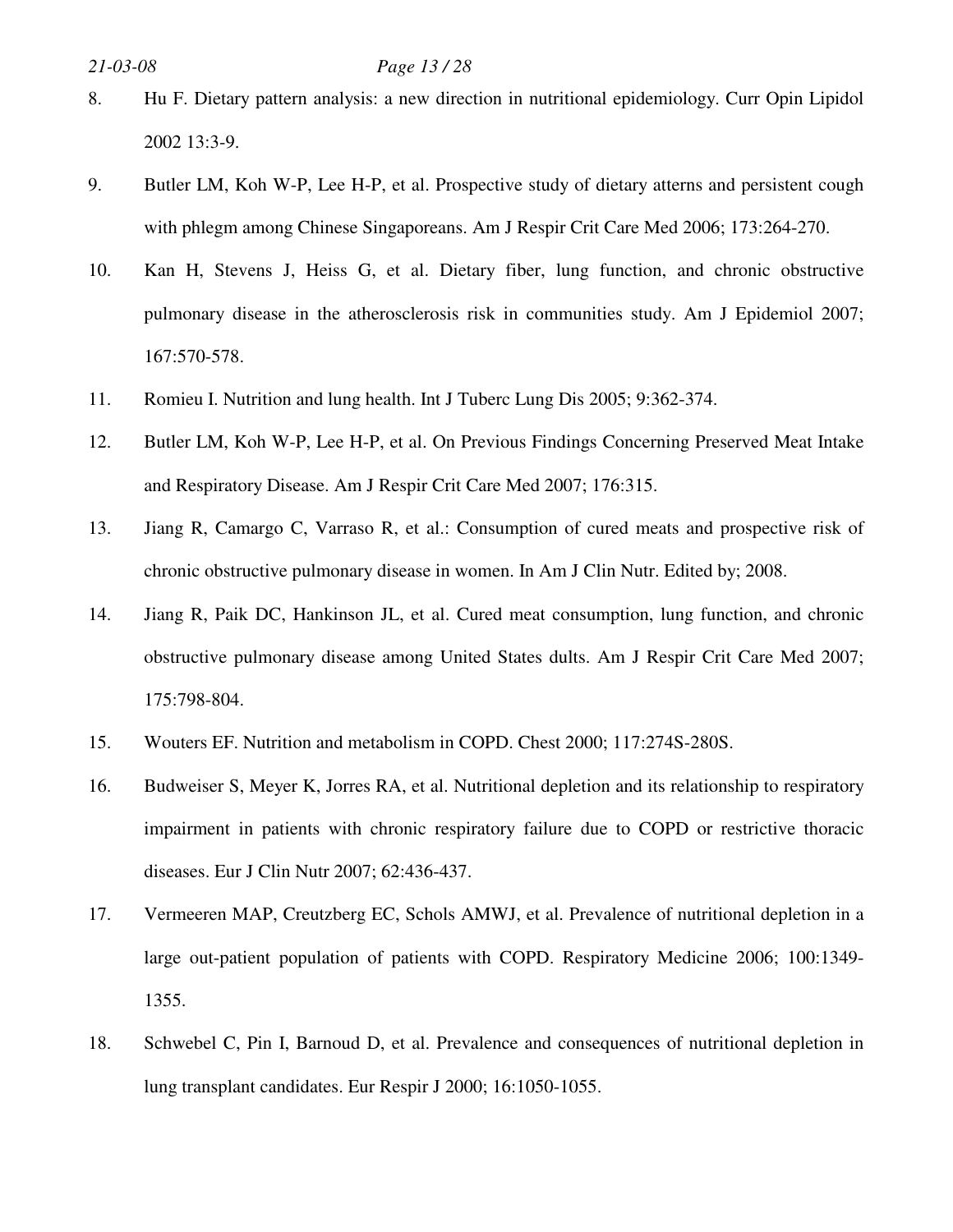- 19. Steele B, Holt L, Belza B, et al. Quantitating physical activity in COPD using a triaxial accelerometer. Chest 2000; 117:1359-1367.
- 20. Wagner P. Possible mechanisms underlying the development of cachexia in COPD. Eur Respir J 2008; 31:492-501.
	- • The most recent review on mechanisms of cachexia in COPD
- 21. Hugli O, Schutz Y, Fitting JW. The daily energy expenditure in stable chronic obstructive pulmonary disease. Am. J. Respir. Crit. Care Med. 1996; 153:294-300.
- 22. Ezzell L, Jensen GL. Malnutrition in chronic obstructive pulmonary disease. Am J Clin Nutr 2000; 72:1415-1416.
- 23. Baarends EM, Schols AM, Pannemans DL, et al. Total free living energy expenditure in patients with severe chronic obstructive pulmonary disease. Am J Respir Crit Care Med 1997; 155:549-554.
- 24. O'Donnell D, Sciurba F, Celli B, et al. Effect of fluticasone propionate/salmeterol on lung hyperinflation and exercise endurance in COPD. Chest 2006; 130:647-656.
- 25. Mineo TC, Pompeo E, Mineo D, et al. Resting energy expenditure and metabolic changes after lung volume reduction surgery for emphysema. Ann Thorac Surg 2006; 82:1205-1211.
- 26. Vaughan P, Oey IF, Steiner MC, et al. A prospective analysis of the inter-relationship between lung volume reduction surgery and body mass index. Eur J Cardiothorac Surg 2007; 32:839- 842.
- 27. Sauerwein HP, Schols AM. Glucose metabolism in chronic lung disease. Clin Nutr 2002; 21:367-371.
- 28. McKeever TM, Weston PJ, Hubbard R, et al. Lung function and glucose metabolism: An analysis of data from the third National Health and Nutrition Examination Survey. Am. J. Epidemiol. 2005; 161:546-556.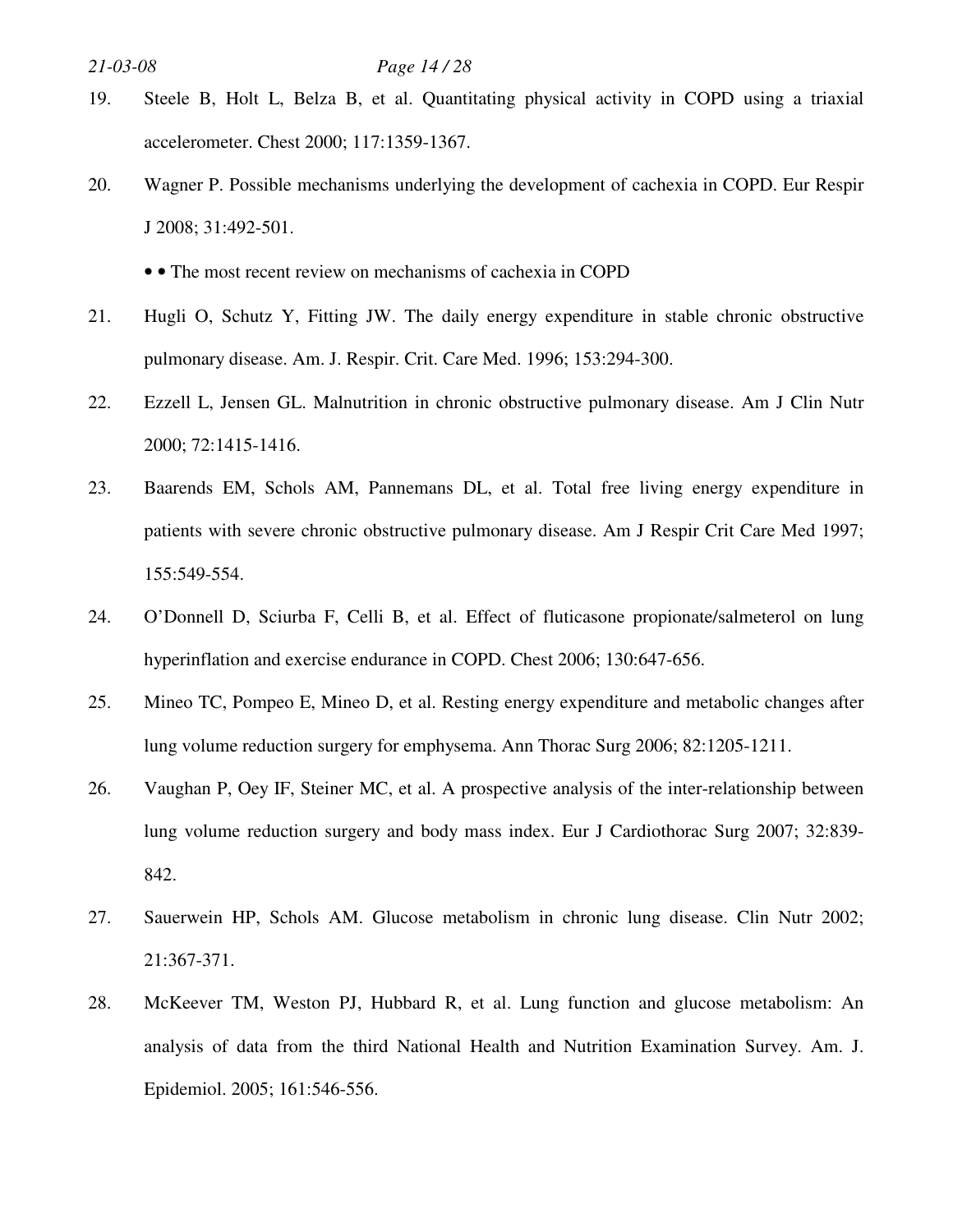## *21-03-08 Page 15 / 28*

- 29. Bolton CE, Evans M, Ionescu AA, et al. Insulin resistance and inflammation- a further systemic complication of COPD. COPD 2007; 4:121 - 126.
- 30. Hardin DS, LeBlanc A, Lukenbaugh S, et al. Proteolysis associated with insulin resistance in cystic fibrosis. Pediatrics 1998; 101:433-437.
- 31. Hofford J, Milakofsky L, Vogel W, et al. The nutritional status in advanced emphysema associated with chronic bronchitis. A study of amino acid and catecholamine levels. Am Rev Respir Dis 1990 141:902-908.
- 32. Herndon DN, Hart DW, Wolf SE, et al. Reversal of catabolism by beta-blockade after severe burns. N Engl J Med 2001; 345:1223-1229.
- 33. Marquis K, Maltais F, Duguay V, et al. The metabolic syndrome in patients with chronic obstructive pulmonary disease. J Cardiopulm Rehabil 2005; 25:226-232; discussion 233-224.
- 34. Jakobsson E, Jorfeldt L. Blood fuel metabolites at rest and during exercise in patients with advanced chronic obstructive pulmonary disease with and without chronic respiratory failure. Respiration 1990; 57:304-309.
- 35. Pitta F, Troosters T, Spruit MA, et al. Characteristics of physical activities in daily life in chronic obstructive pulmonary disease. Am J Respir Crit Care Med 2005; 171:972-977.
- 36. Agusti A, Morla M, Sauleda J, et al. NF-kappaB activation and iNOS upregulation in skeletal muscle of patients with COPD and low body weight. Thorax 2004; 59:483-487.
- 37. Takabatake N, Nakamura H, Abe S, et al. The relationship between chronic hypoxemia and activation of the tumor necrosis factor-alpha system in patients with chronic obstructive pulmonary disease. Am J Respir Crit Care Med 2000; 161:1179-1184.
- 38. Andreas S, Anker SD, Scanlon PD, et al. Neurohumoral activation as a link to systemic manifestations of chronic lung disease. Chest 2005; 128:3618-3624.
- 39. Fabbri L, Rabe K. From COPD to chronic systemic inflammatory syndrome? Lancet 2007; 370:797-799.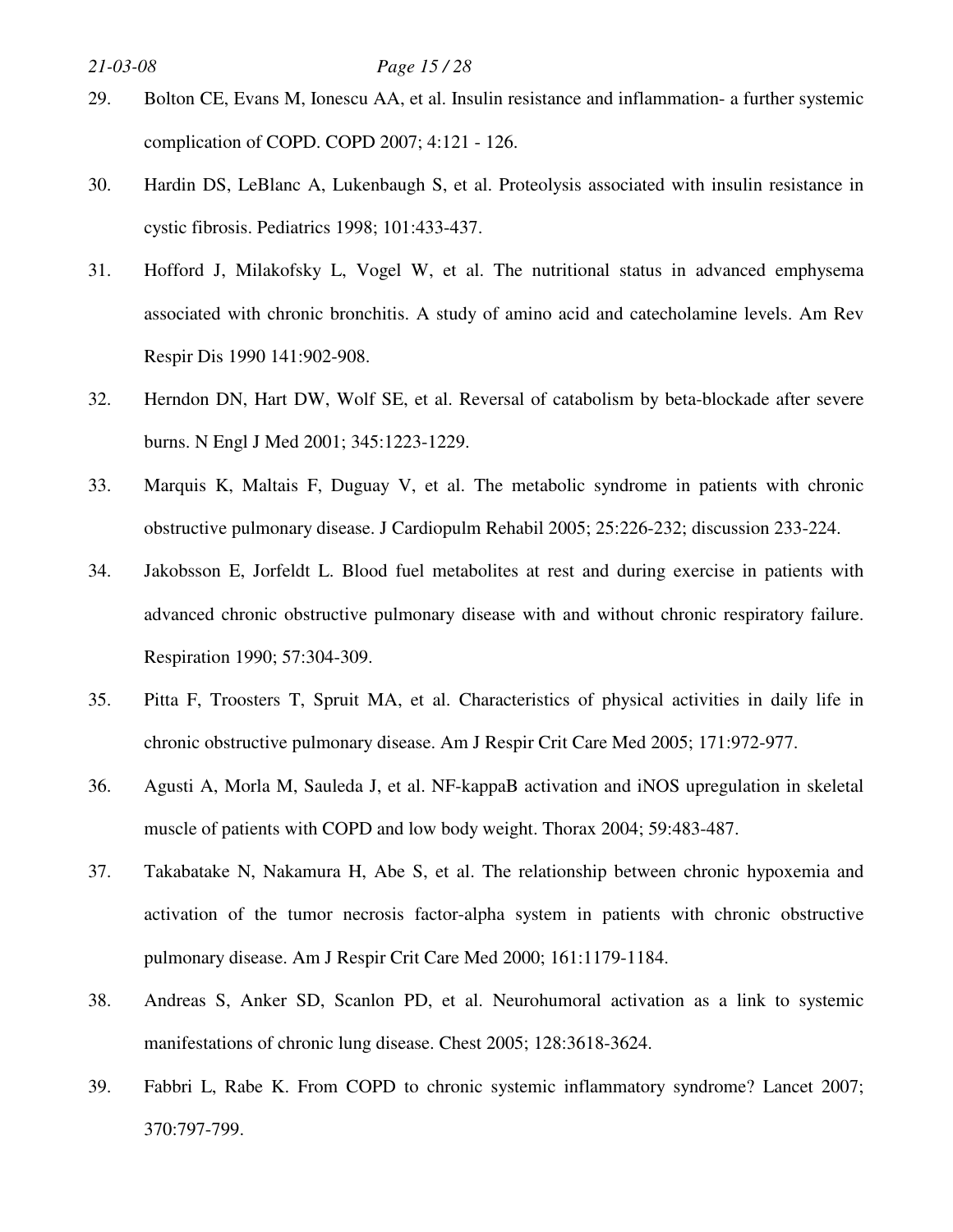## *21-03-08 Page 16 / 28*

- • Proposition to include COPD in a new syndrome: chronic systemic inflammatory syndrome
- 40. Agusti A. Systemic effects of chronic obstructive pulmonary disease: what we know and what we don't know (but should). Proc Am Thorac Soc 2007; 4:522-525.
- 41. Creutzberg EC, Casaburi R. Endocrinological disturbances in chronic obstructive pulmonary disease. Eur Respir J Suppl 2003; 46:76s-80s.
- 42. Sergi G, Coin A, Marina S, et al. Body composition and resting energy expenditure in elderly male patients with chronic obstructive pulmonary disease. Respiratory Medicine 2006; 100:1918-1924.
- 43. Schols A, Slangen J, Volovics L, et al. Weight loss is a reversible factor in the prognosis of chronic obstructive pulmonary disease. Am J Respir Crit Care Med 1998; 157:1791-1797.
- 44. Massaro D, Massaro GD, Baras A, et al. Calorie-related rapid onset of alveolar loss, regeneration, and changes in mouse lung gene expression. Am J Physiol Lung Cell Mol Physiol 2004; 286:L896-906.
- 45. Chamberlain JS. Cachexia in Cancer-Zeroing in on myosin. N Engl J Med 2004; 351:2124- 2125.
- 46. Ottenheijm CAC, Heunks LMA, Dekhuijzen PNR. Diaphragm muscle fiber dysfunction in chronic obstructive pulmonary disease: Toward a pathophysiological concept. Am. J. Respir. Crit. Care Med. 2007; 175:1233-1240.
- 47. Ottenheijm CAC, Heunks LMA, Sieck GC, et al. Diaphragm dysfunction in chronic obstructive pulmonary disease. Am. J. Respir. Crit. Care Med. 2005; 172:200-205.
- 48. Cano NJM, Roth H, Court-Fortune I, et al. Nutritional depletion in patients on long-term oxygen therapy and/or home mechanical ventilation. Eur Respir J 2002; 20:30-37.
- 49. Pitta F, Troosters T, Probst VS, et al. Quantifying physical activity in daily life with questionnaires and motion sensors in COPD. Eur Respir J 2006; 27:1040-1055.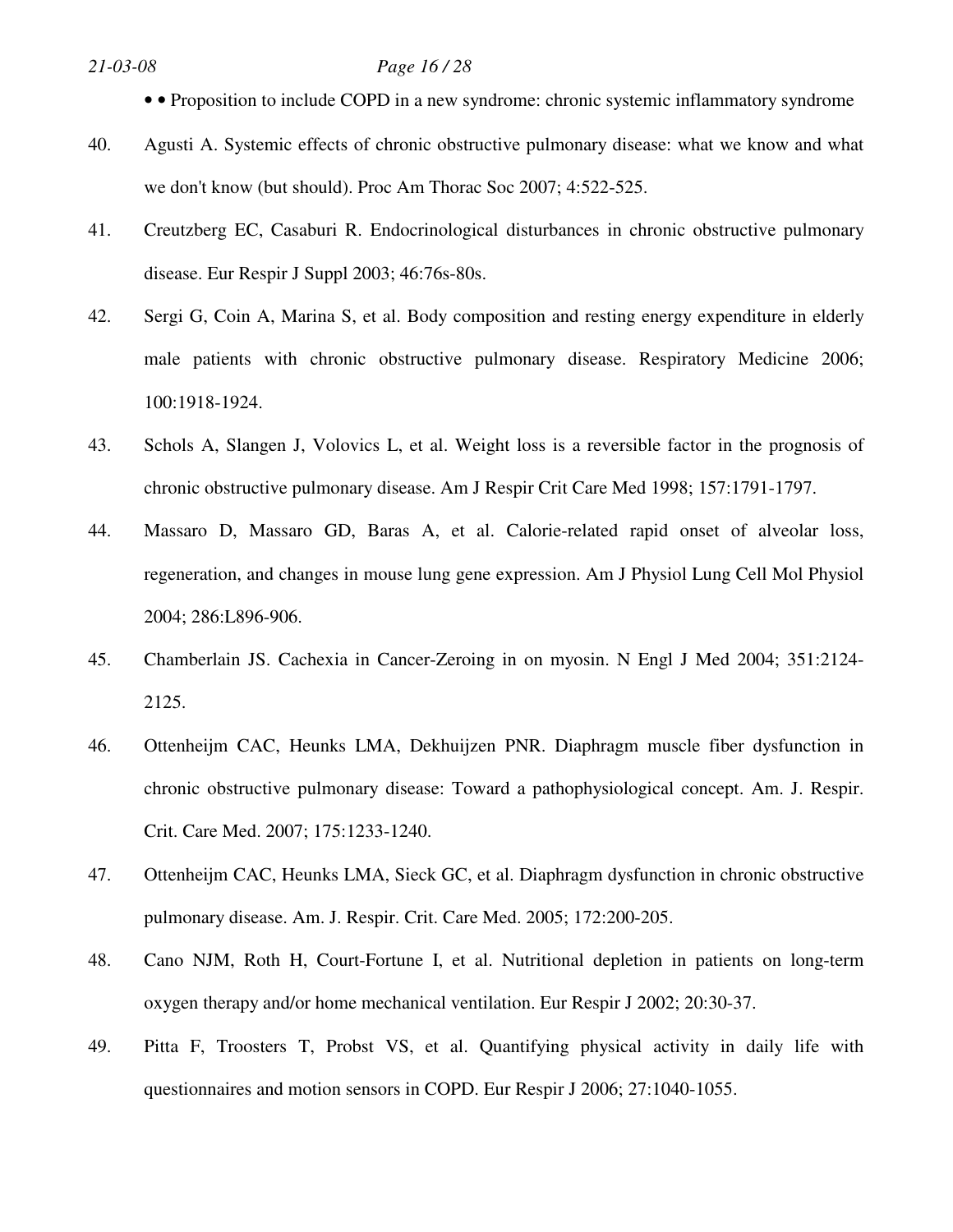## *21-03-08 Page 17 / 28*

- 50. Watz H, Waschki B, Boehme C, et al. Extrapulmonary effects of chronic obstructive pulmonary disease on physical activity. Am. J. Respir. Crit. Care Med. 2007:200707-201011OC.
- 51. Cano NJ, Pichard C, Roth H, et al. C-reactive protein and body mass index predict outcome in end-stage respiratory failure. Chest 2004; 126:540-546.
- 52. World Health Organization. Towards a Common Language for Functioning, Disability and Health: ICF. Geneva 2002. Accessed on 12 February 2008. Available from: http://www3.who.int/icf/beginners/bg.pdf.
- 53. Hallin R, Koivisto-Hursti U-K, Lindberg E, et al. Nutritional status, dietary energy intake and the risk of exacerbations in patients with chronic obstructive pulmonary disease (COPD). Respiratory Medicine 2006; 100:561-567.
- 54. Landbo C, Prescott EVA, Lange P, et al. Prognostic value of nutritional status in chronic obstructive pulmonary disease. Am J Respir Crit Care Med 1999; 160:1856-1861.
- 55. Planas M, Alvarez J, Garcia-Peris PA, et al. Nutritional support and quality of life in stable chronic obstructive pulmonary disease (COPD) patients. Clinical Nutrition 2005; 24:433-441.
- 56. Broekhuizen R, Creutzberg EC, Weling-Scheepers CA, et al. Optimizing oral nutritional drink supplementation in patients with chronic obstructive pulmonary disease. Br J Nutr 2005; 93:965-971.
- 57. Anker SD, John M, Pedersen PU, et al. ESPEN Guidelines on Enteral Nutrition: Cardiology and pulmonology. Clin Nutr 2006; 25:311-318.
- 58. Lochs H, Allison SP, Meier R, et al. Introductory to the ESPEN guidelines on enteral nutrition: Terminology, definitions and general topics. Clinical Nutrition 2006; 25:180-186.
- 59. Ferreira IM, Brooks D, Lacasse Y, et al. Nutritional supplementation for stable chronic obstructive pulmonary disease. Cochrane Database Syst Rev 2005:CD000998.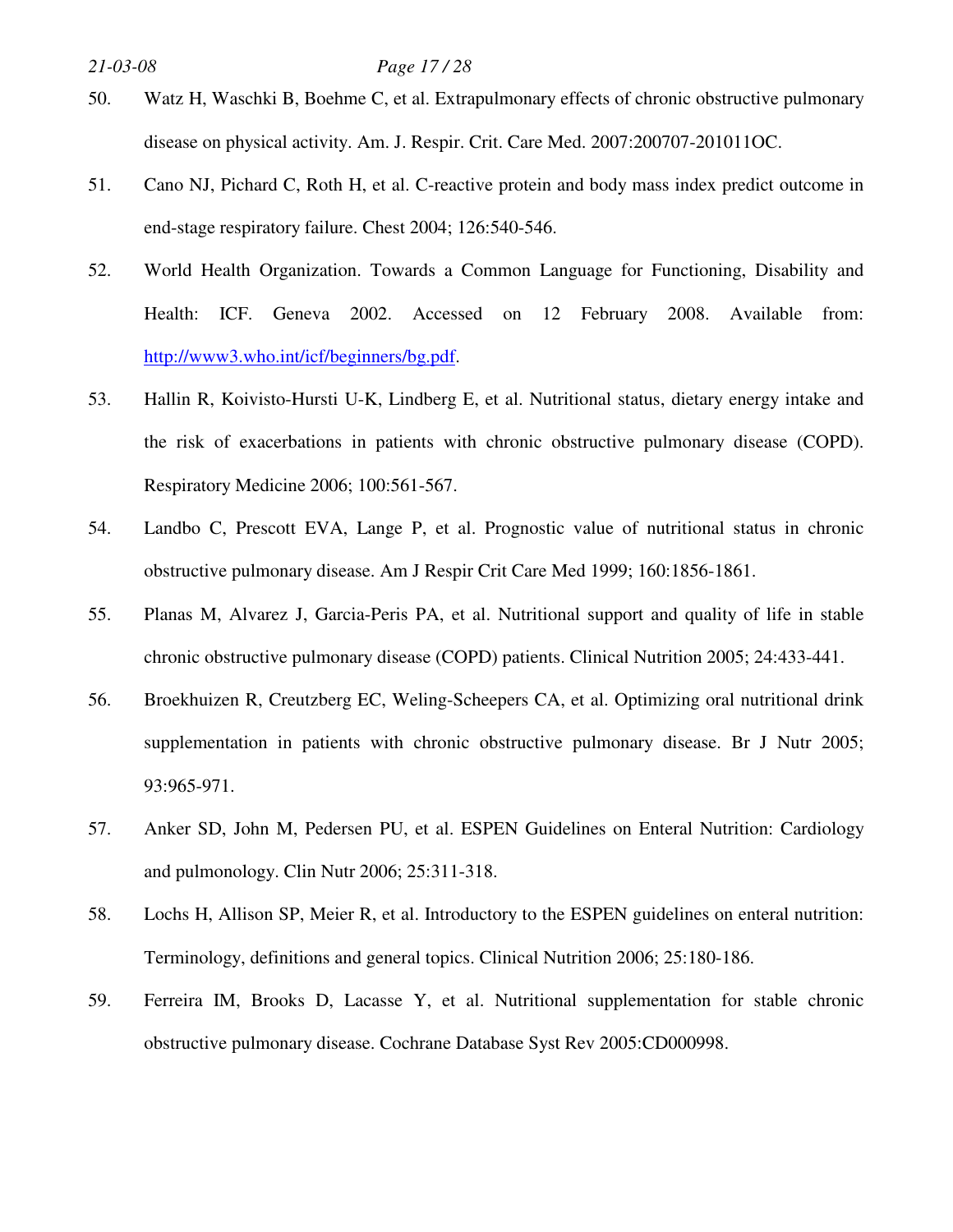## *21-03-08 Page 18 / 28*

- 60. Franssen FM, Broekhuizen R, Janssen PP, et al. Effects of whole-body exercise training on body composition and functional capacity in normal-weight patients with COPD. Chest 2004; 125:2021-2028.
- 61. Steiner MC, Barton RL, Singh SJ, et al. Nutritional enhancement of exercise performance in chronic obstructive pulmonary disease: a randomised controlled trial. Thorax 2003; 58:745-751.
- 62. Koehler F, Doehner W, Hoernig S, et al. Anorexia in chronic obstructive pulmonary disease- association to cachexia and hormonal derangement. Int J Cardiol 2007; 119:83-89.
- 63. Femia RA, Goyette RE. The science of megestrol acetate delivery: potential to improve outcomes in cachexia. BioDrugs 2005; 19:179-187.
- 64. Casaburi R, Bhasin S, Cosentino L, et al. Effects of testosterone and resistance training in men with chronic obstructive pulmonary disease. Am J Respir Crit Care Med 2004; 170:870-878.
- 65. Anker SD, John M, Pedersen PU, et al. ESPEN guidelines on enteral nutrition: cardiology and pulmonology. Clin Nutr 2006; 25:311-318.
- 66. Broekhuizen R, Wouters EFM, Creutzberg EC, et al. Polyunsaturated fatty acids improve exercise capacity in chronic obstructive pulmonary disease. Thorax 2005; 60:376-382.
- 67. Budweiser S, Heinemann F, Fischer W, et al. Long-term reduction of hyperinflation in stable COPD by non-invasive nocturnal home ventilation. Respiratory Medicine 2005; 99:976-984.
- 68. Budweiser S, Heinemann F, Meyer K, et al. Weight gain in cachectic COPD patients receiving noninvasive positive-pressure ventilation. Respir Care 2006; 51:126-132.
- 69. Remels AH, Schrauwen P, Broekhuizen R, et al. Peroxisome proliferator-activated receptor expression is reduced in skeletal muscle in COPD. Eur Respir J 2007; 30:245-252.
- 70. Faager G, Söderlund K, Sköld C, et al. Creatine supplementation and physical training in patients with COPD: a double blind, placebo-controlled study. Int J Chron Obstruct Pulmon Dis 2006; 1:445-453.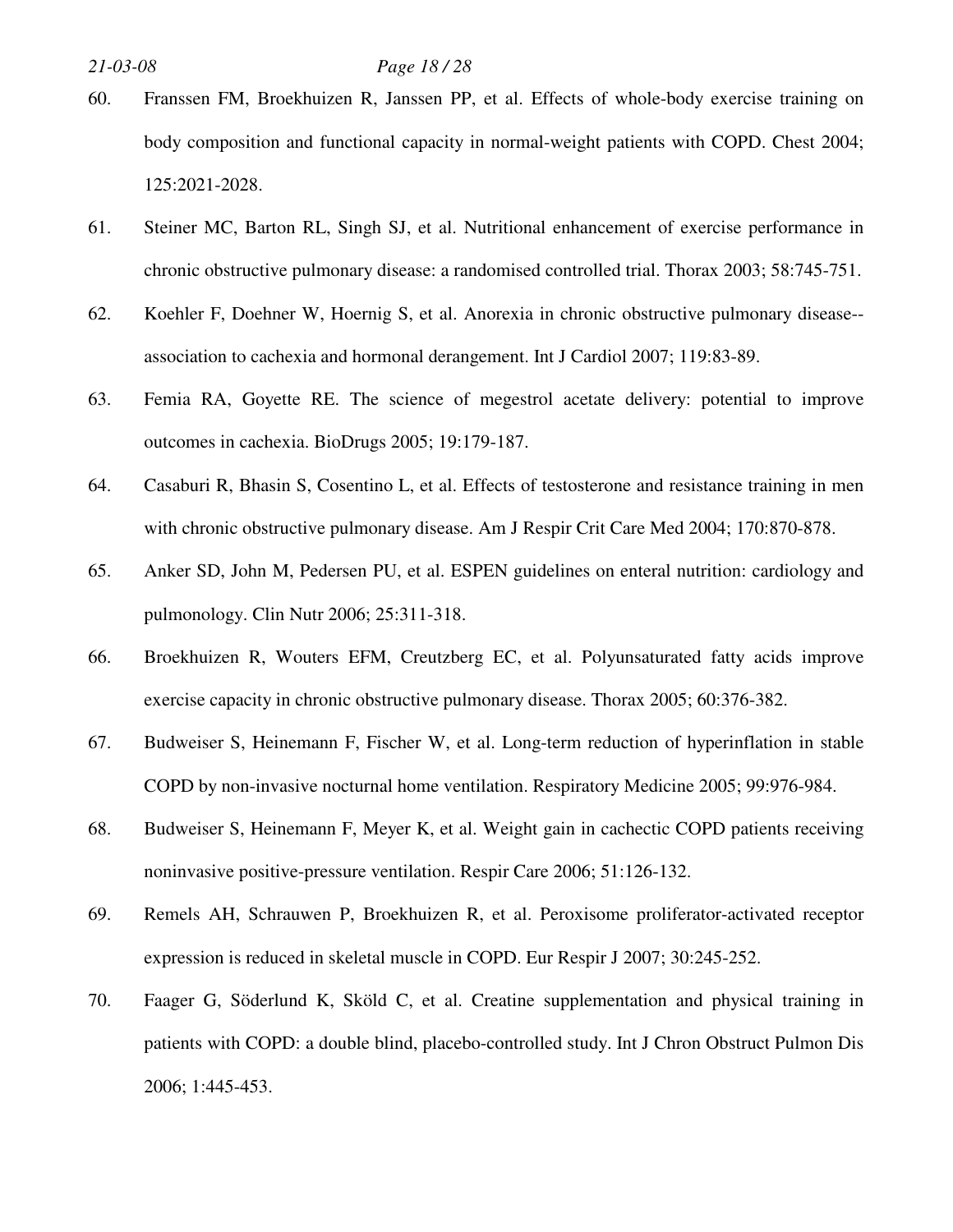## *21-03-08 Page 19 / 28*

- 71. Fuld JP, Kilduff LP, Neder JA, et al. Creatine supplementation during pulmonary rehabilitation in chronic obstructive pulmonary disease. Thorax 2005; 60:531-537.
- 72. Matsuyama W, Mitsuyama H, Watanabe M, et al. Effects of Omega-3 Polyunsaturated Fatty Acids on Inflammatory Markers in COPD. Chest 2005; 128:3817-3827.
- 73. Pison C, Cano N, Cherion C, et al. [Effects of home pulmonary rehabilitation in patients with chronic respiratory failure and nutritional depletion]. Rev Mal Respir 2004; 21:573-582.
- 74. Vermeeren MA, Wouters EF, Geraerts-Keeris AJ, et al. Nutritional support in patients with chronic obstructive pulmonary disease during hospitalization for an acute exacerbation; a randomized controlled feasibility trial. Clin Nutr 2004; 23:1184-1192.
- 75. Creutzberg EC, Wouters EF, Mostert R, et al. Efficacy of nutritional supplementation therapy in depleted patients with chronic obstructive pulmonary disease. Nutrition 2003; 19:120-127.
- 76. Rogers R, Donahoe M, Constantino J. Physiologic effects of oral supplementation feeding in malnourished patients with COPD: a randomized control study. Am Rev Respir Dis 1992 146 1511-1517.
- 77. Fuenzalida CE, Petty TL, Jones ML, et al. The immune response to short-term nutritional intervention in advanced chronic obstructive pulmonary disease. Am Rev Respir Dis 1990; 142:49-56.
- 78. Whittaker JS, Ryan CF, Buckley PA, et al. The effects of refeeding on peripheral and respiratory muscle function in malnourished chronic obstructive pulmonary disease patients. Am Rev Respir Dis 1990; 142:283-288.
- 79. Creutzberg EC, Wouters EF, Mostert R, et al. A role for anabolic steroids in the rehabilitation of patients with COPD? A double-blind, placebo-controlled, randomized trial. Chest 2003; 124:1733-1742.
- 80. Yeh S-s, DeGuzman B, Kramer T. Reversal of COPD-Associated Weight Loss Using the Anabolic Agent Oxandrolone\*. Chest 2002; 122:421-428.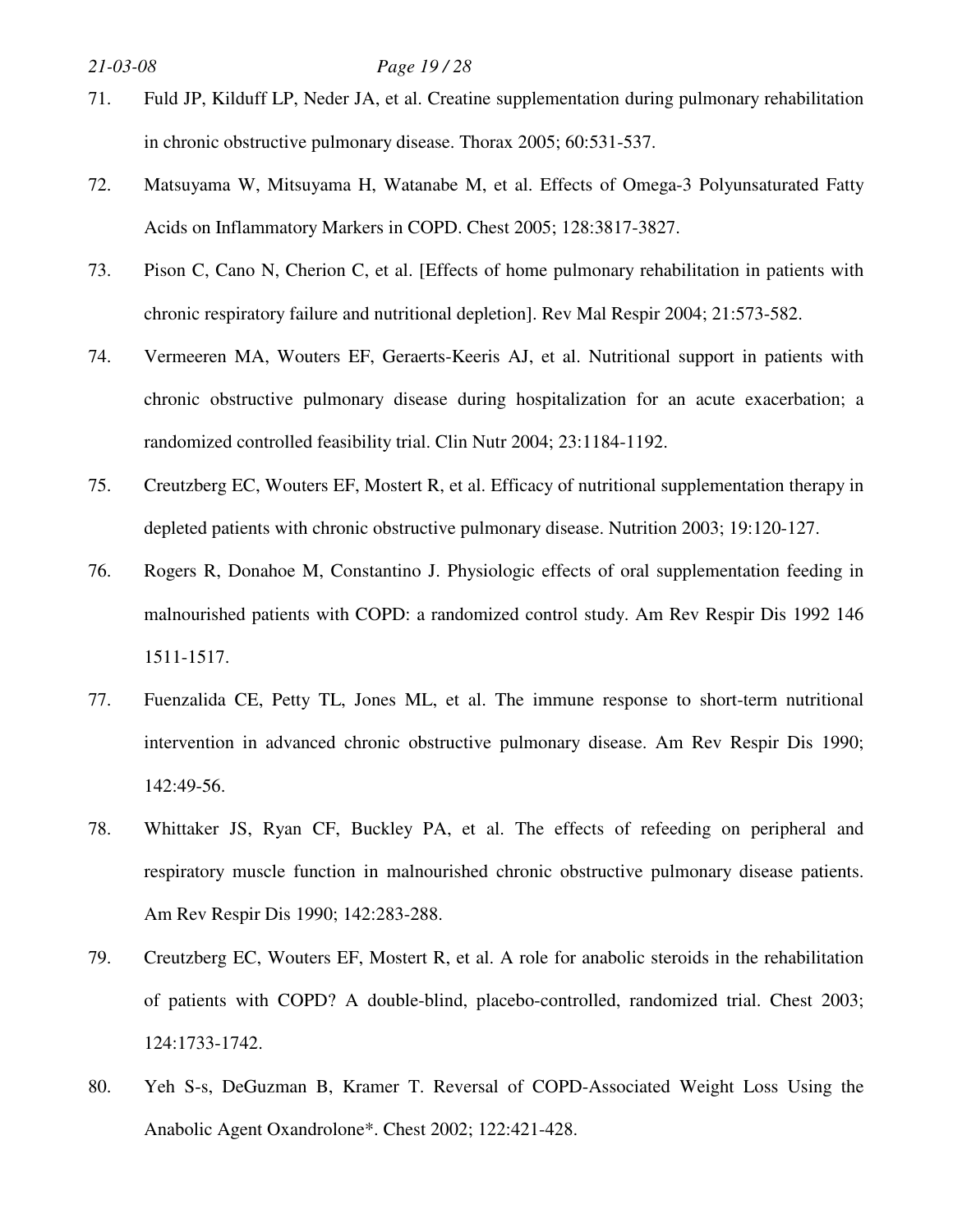## *21-03-08 Page 20 / 28*

- 81. Ferreira IM, Verreschi IT, Nery LE, et al. The influence of 6 months of oral anabolic steroids on body mass and respiratory muscles in undernourished COPD patients. Chest 1998; 114:19- 28.
- 82. Burdet L, de Muralt B, Schutz Y, et al. Administration of growth hormone to underweight patients with chronic obstructive pulmonary disease. A prospective, randomized, controlled study. Am J Respir Crit Care Med 1997; 156:1800-1806.
- 83. Agusti A, Soriani J. Dynamic hyperinflation and pulmonary inflammation: a potentially relevant relationship. Eur Resp Rev 2006; 100:68-71.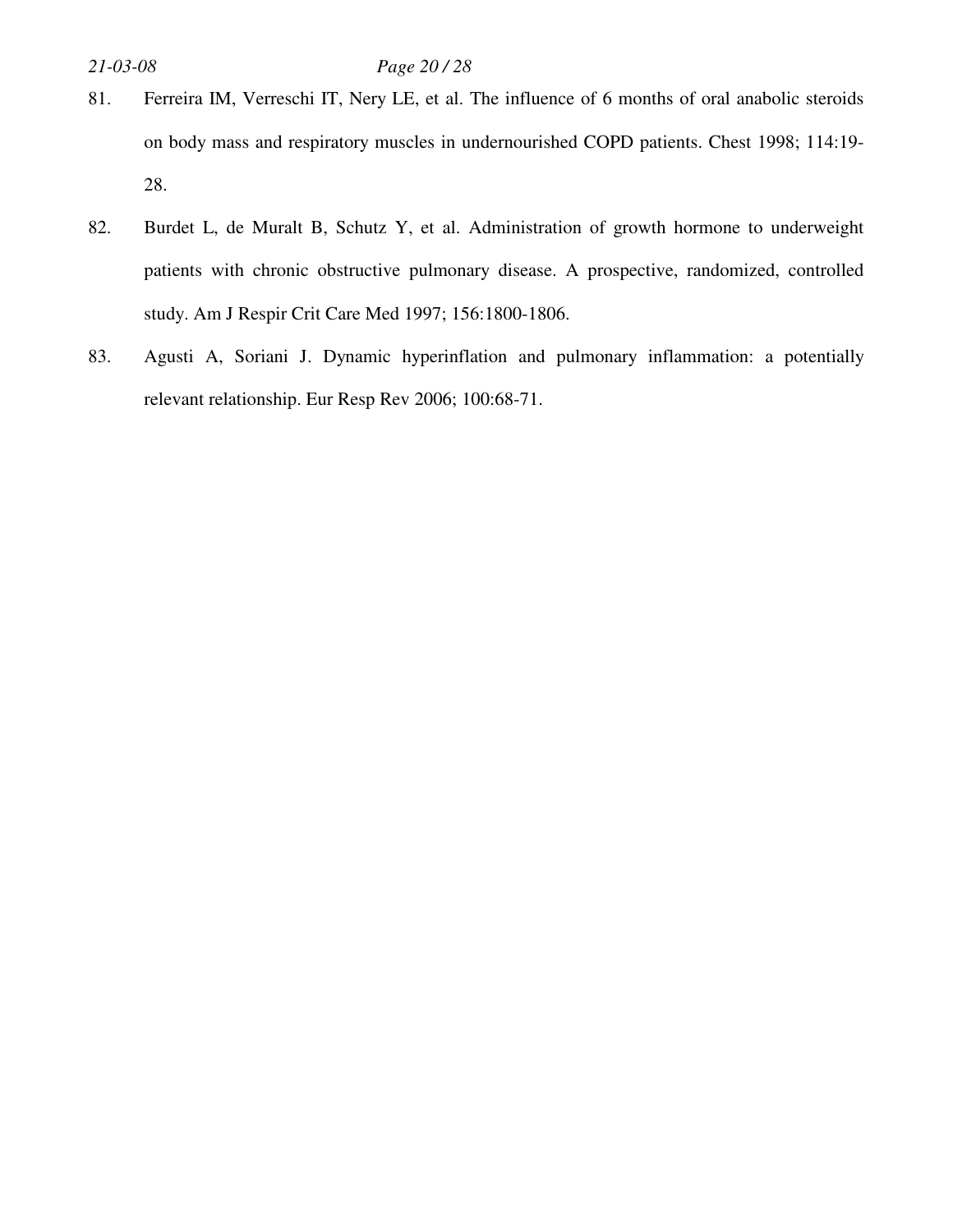## **Legends of figures**

Figure 1. Gene-environnement interactions on body composition and the risk of COPD

Figure 2. COPD as systemic disease in the context of the International Classification of Functioning, ICF-2, WHO 2001[52,83]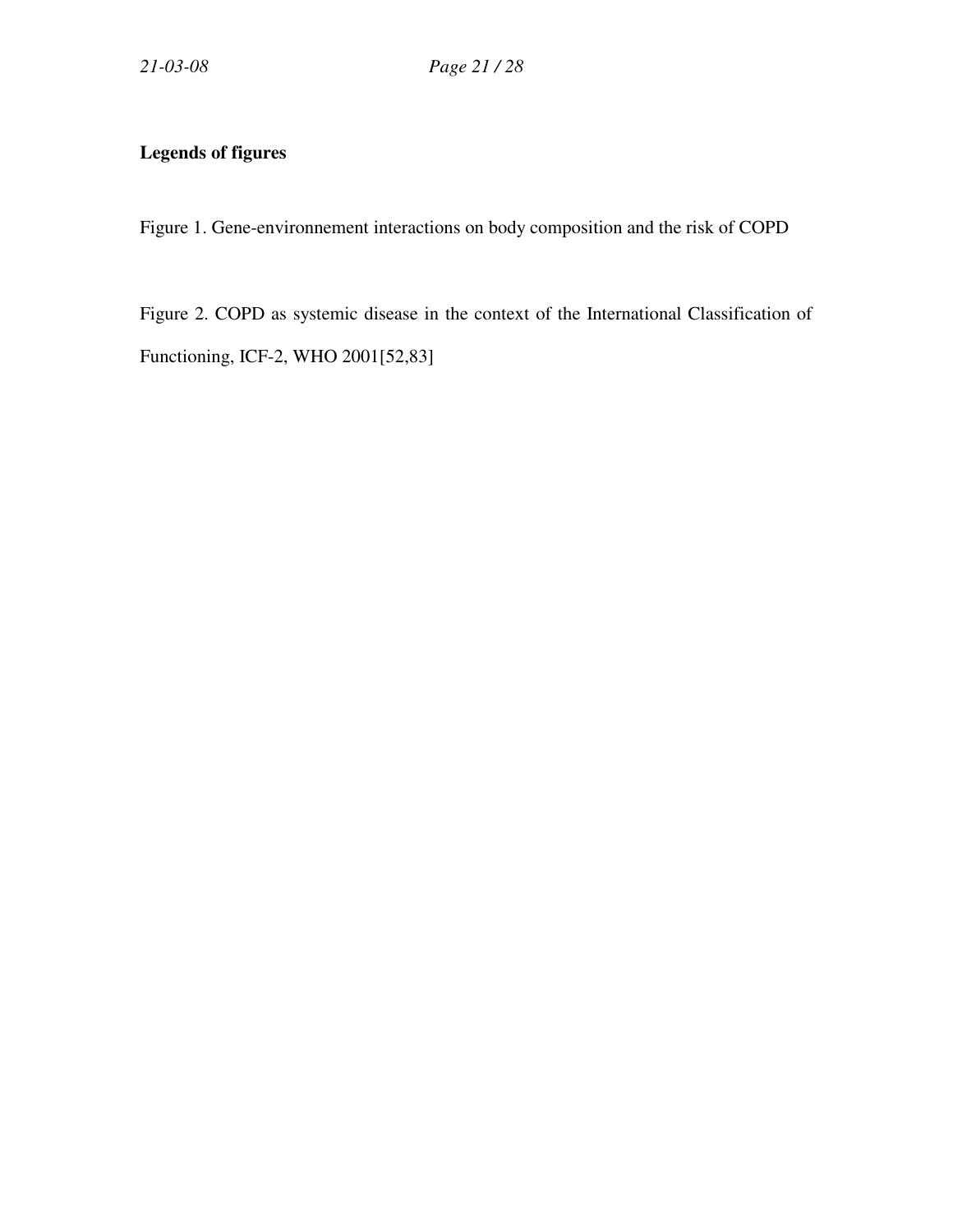

Fig. 1.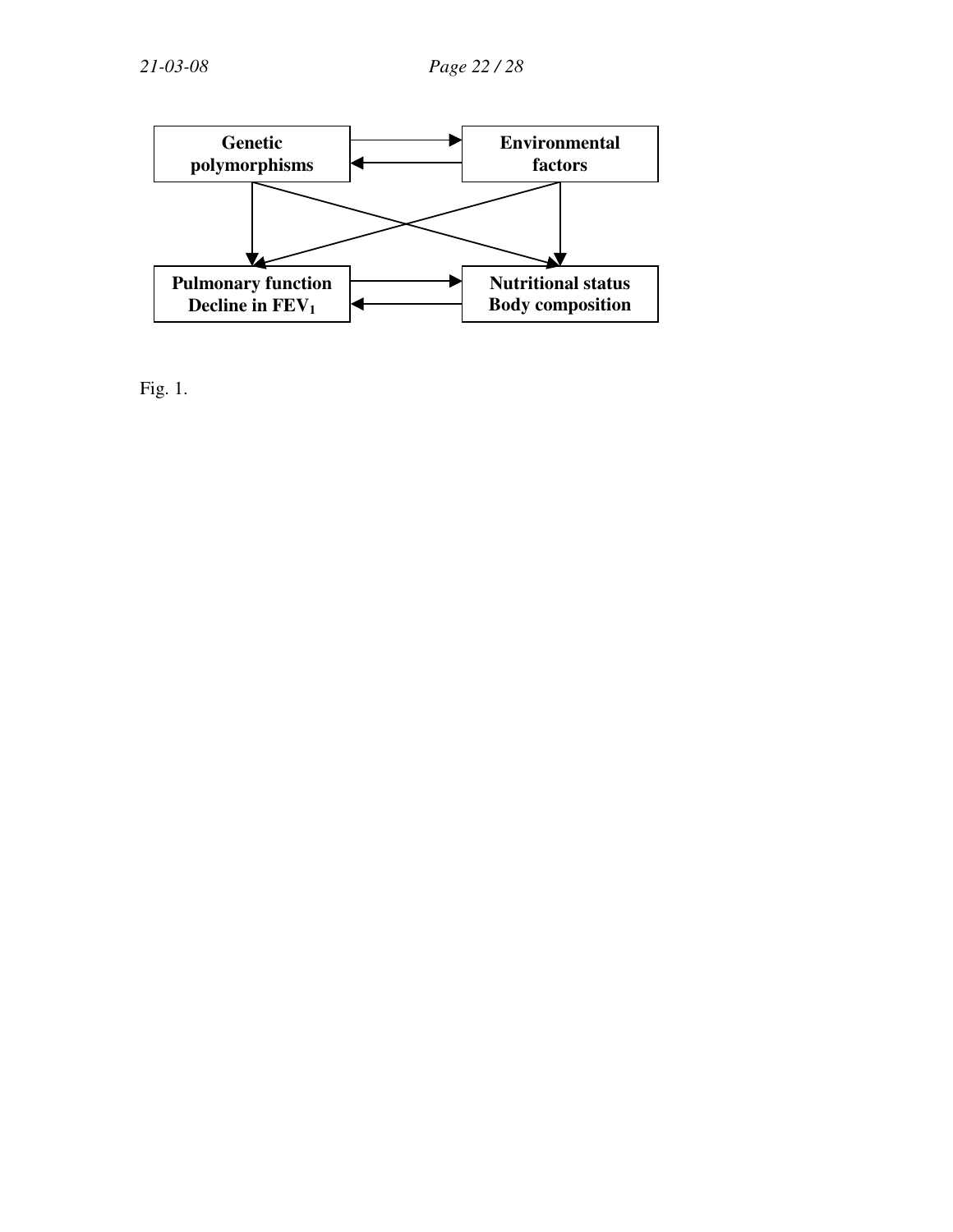

Fig.2

Abbreviations: BMI: body mass index,  $6MWT : 6$  minutes walking test,  $FEV<sub>1</sub>%$ :

percentage of predicted FEV<sub>1</sub>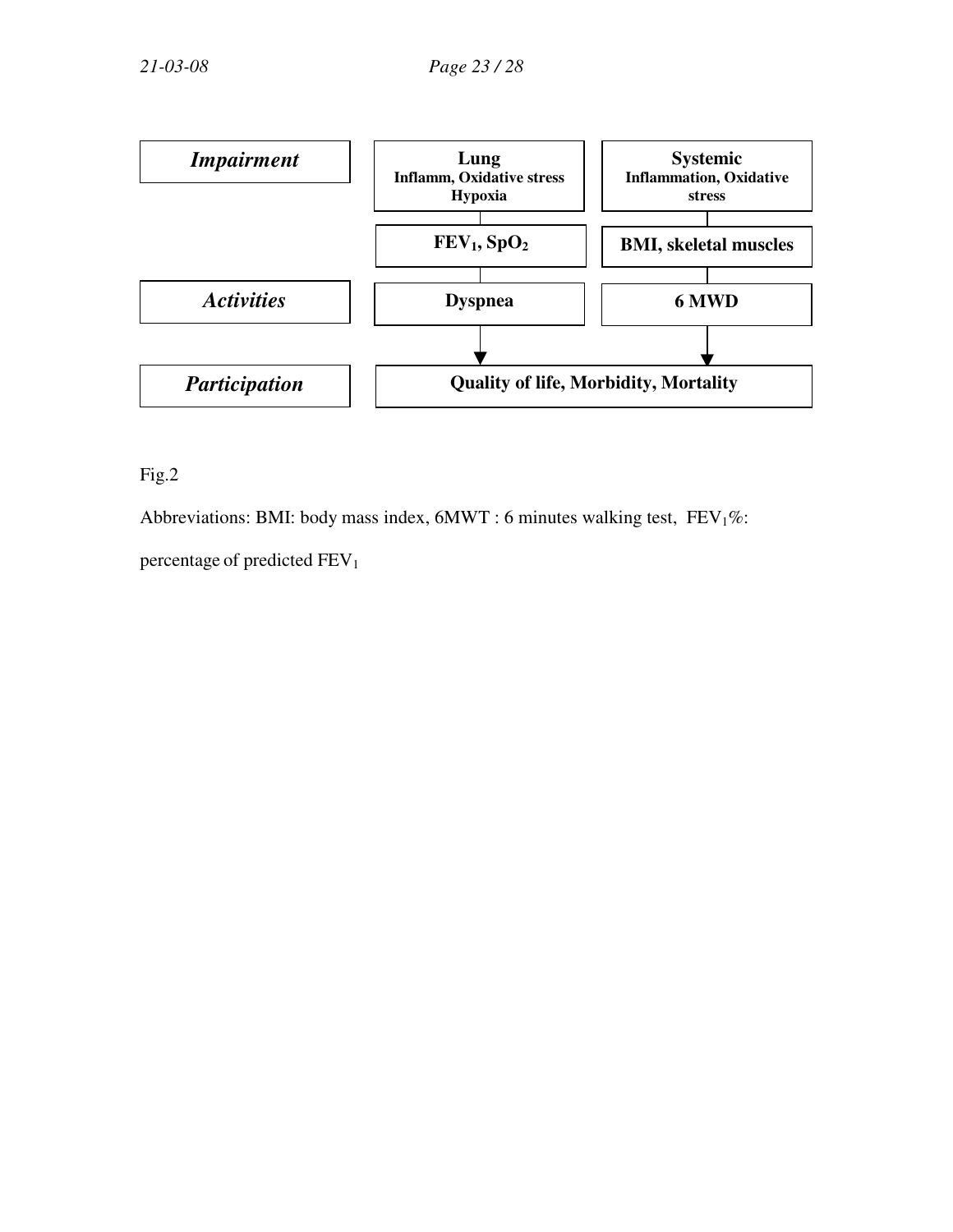# **Table I. Nutritional supplementation studies with more than 2 weeks supplementation in COPD patients, integrated (filled in grey) and non integrated with rehabilitation programme (includes only studies after year 1990)**

| Author, year    | Patient's            | <b>Study design</b> | n, supplementation group/control,        | Judgements criteria                                             |
|-----------------|----------------------|---------------------|------------------------------------------|-----------------------------------------------------------------|
|                 | characteristics,     |                     | intervention                             | <b>Results</b>                                                  |
|                 | settings             |                     |                                          |                                                                 |
| Faager et al,   | COPD patients with   | Randomized,         | 23, 13/10, creatine supplementation $\&$ | Physical performance, lung function test                        |
| 2006[58]        | $FEV1 < 70\%$ ,      | double-blind,       | exercise training                        | No significant improvement                                      |
|                 | outpatients          | placebo-controlled  |                                          |                                                                 |
|                 |                      | study               |                                          |                                                                 |
| Fuld et al,     | Moderate to severe   | Randomized          | 38, 20/18, creatine nutritional          | Fat-free mass, peripheral muscle strength and endurance, health |
| 2005[59]        | COPD, outpatients    | double-blind,       | supplementation, pulmonary               | status                                                          |
|                 |                      | placebo-controlled  | rehabilitation                           | Significant improvement in all parameters, except exercise      |
|                 |                      | study               |                                          | capacity                                                        |
| Matsuyama et    | <b>COPD</b> patients | Randomized,         | 64, 32/32, nutritional support with      | Leukotriene B4 levels, tumor necrosis factor-alpha and          |
| al, 2005[60]    | $FEV_1 < 60\%$       | double-blind        | omega-3 PUFA-rich diets                  | interleukin-8 levels                                            |
|                 |                      | controlled study    |                                          | Decreased significantly in the n-3 group                        |
| Pison, 2004[61] | Chronic respiratory  | 3-month             | 122, 60/62, health education $+$         | 6MWD, quality of life, body composition, exercise capacity,     |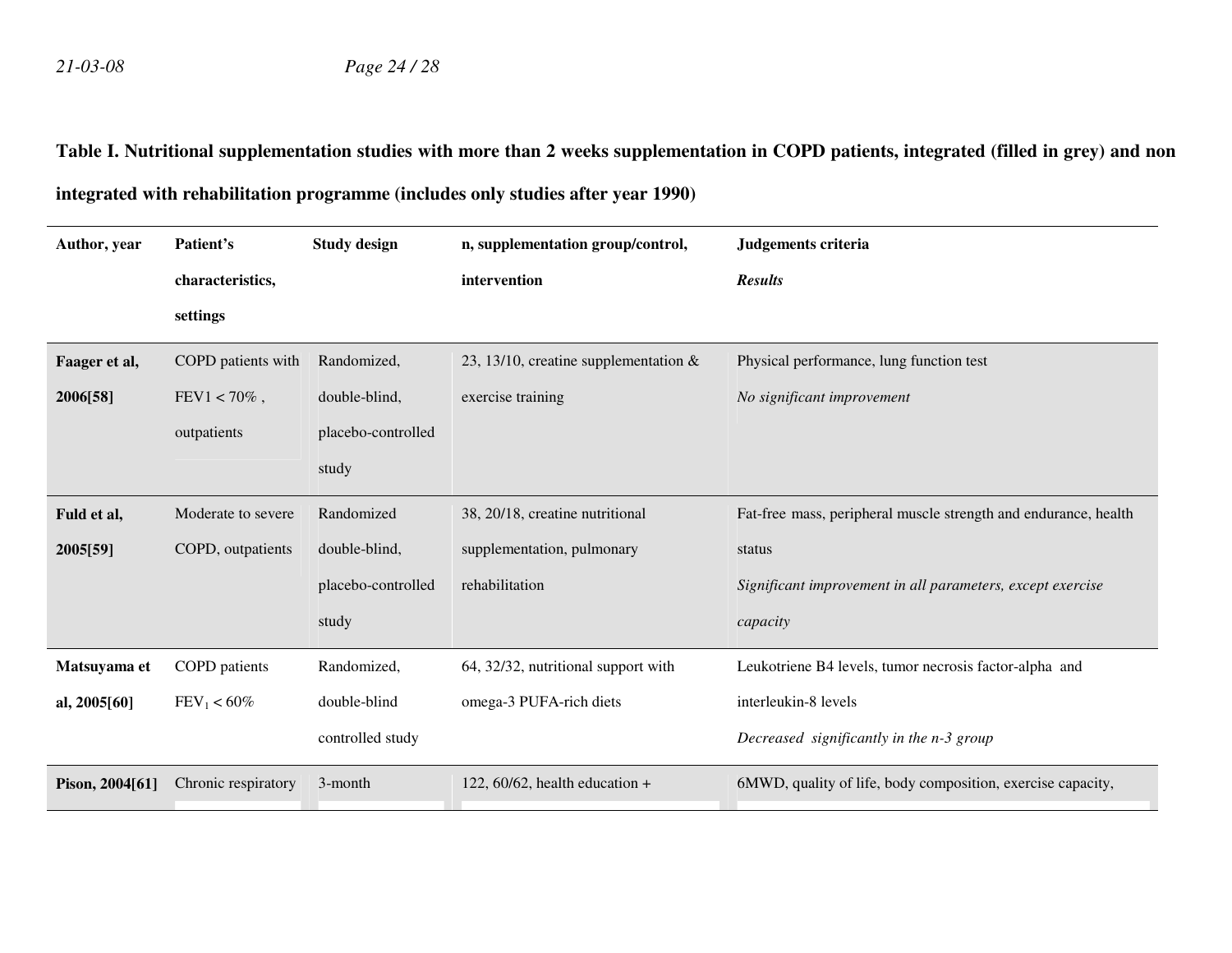|              | failure at home, on   | randomized,          | pulmonary rehabilitation + androgens +    | exacerbation rate, survival                                       |
|--------------|-----------------------|----------------------|-------------------------------------------|-------------------------------------------------------------------|
|              | NIV and/or LTOT       | controlled study, at | oral nutritional supplements, 560         | Inclusions completed, results pending                             |
|              |                       | home                 | kcal/day versus health education alone    |                                                                   |
| Vermeeren et | Nutritionally         | Randomized           | 57, Energy and protein-rich nutritional   | Body composition, respiratory and skeletal muscle strength, lung  |
| al, 2004[62] | depleted COPD         | double-blind,        | supplements during hospitalization for    | function and symptoms                                             |
|              | patients, hopitalized | placebo-controlled   | an acute exacerbation                     | No significant improvements in lung function or muscle strength   |
|              | patients              | study                |                                           |                                                                   |
| Steiner,     | Nutritionally         | 'rospective,         | $35, 42 / 43$ , oral supplementation, 570 | Body weight, body composition, quality of life (CRQ),             |
| 2003[63]     | depleted COPD         | ontrolled study      | cal / j, pulmonary rehabilitation         | quadriceps muscle forces, hand grip, shuttle test                 |
|              | patients, oupatients  |                      |                                           | Improvement of shuttle test and quality of life                   |
| Creutzberg,  | Nutritionally         | 'rospective,         | 59 / 28, oral supplementation 570         | Body weight, body composition, lung function, hand grip,          |
| 2003[64]     | depleted COPD         | ontrolled study      | :cal/day, pulmonary rehabilitation        | respiratory muscle forces, maximal exercice test, quality of life |
|              | patients, oupatients  |                      |                                           | Improvements of body weight, fat free mass, hand grip,            |
|              |                       |                      |                                           | respiratory muscle forces                                         |
| Rogers,      | Malnourished          | Prospective,         | Oral supplementation, no pulmonary        | Body weight, respiratory muscle forces, hand grip, lung function, |
| 1992[65]     | COPD patients,        | controlled study     | rehabilitation                            | 6MWT                                                              |
|              | hospitalized then     |                      |                                           | Improvement of body weight, hand grip, respiratory muscle         |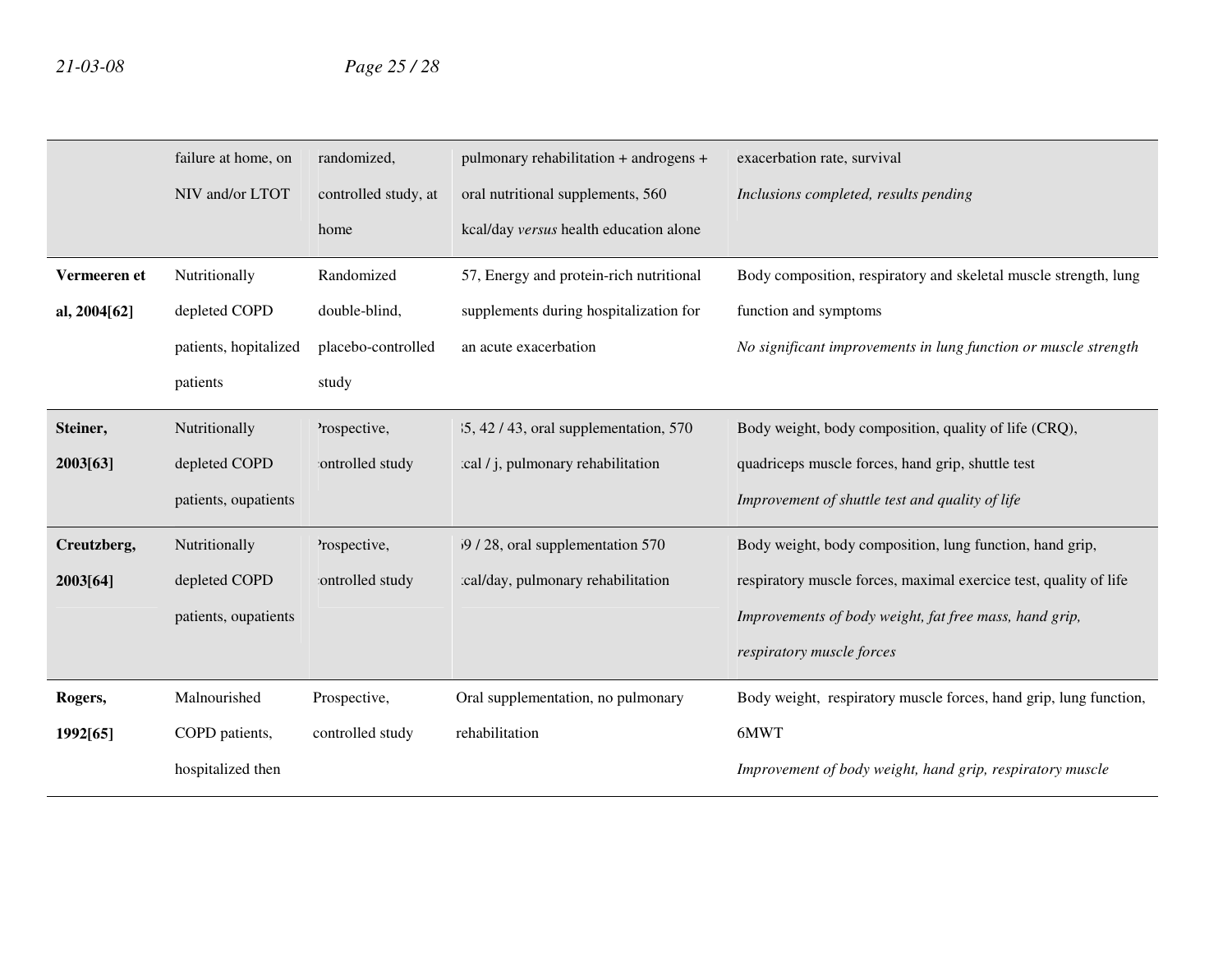|             | outpatients       |                  |                                             | forces, 6MWT                                                     |
|-------------|-------------------|------------------|---------------------------------------------|------------------------------------------------------------------|
| Fuenzalida, | Nutritionally     | Prospective,     | 9, 5/4, oral supplementation, 1080          | Body weight, anthropometry, immune response                      |
| 1990[66]    | depleted,         | controlled study | kcal/day, no pulmonary rehabilitation       | Improvement of imuunity status                                   |
|             | hospitalized then |                  |                                             |                                                                  |
|             | outpatients       |                  |                                             |                                                                  |
| Whittaker,  | Nutritionally     | Prospective,     | 10, $6/4$ , nasogastric tube                | Body weight, respiratory muscle forces, hand grip, lung function |
| 1990[67]    | depleted,         | controlled study | supplementation + 1000 kcal <i>versus</i> + | Improvement of body weight and respiratory muscle forces         |
|             | hospitalized      |                  | 100 kcal, 16 days, no rehabilitation        |                                                                  |

Abbreviations: PImax: maximal inspiratory mouth pressure; PEmax: maximal expiratory mouth pressure; MVV : Maximal Voluntary Ventilation ;

6MWT : 6 minutes walking test ; REE : Resting Energy Expenditure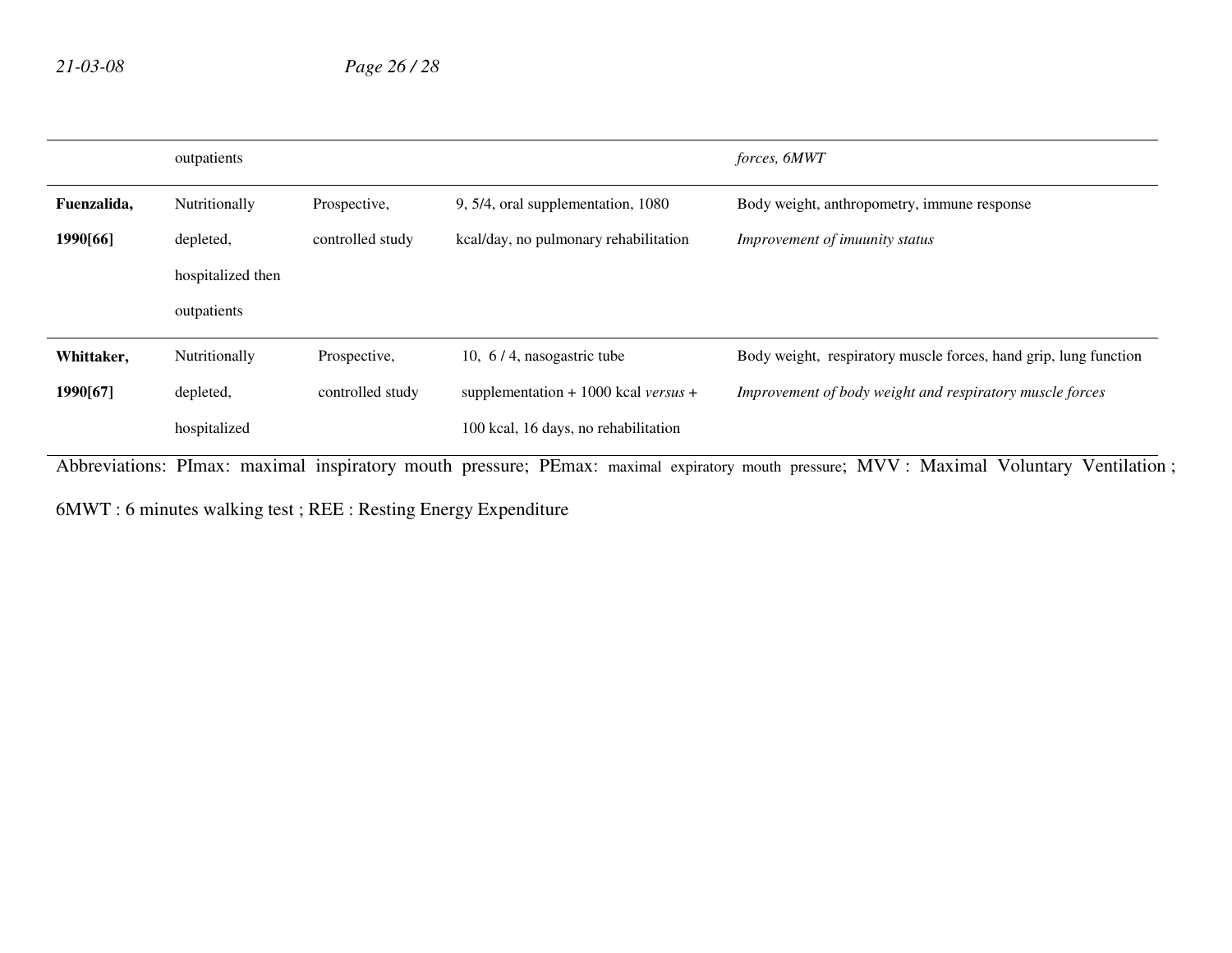## **Table II. Effects of anabolic agents in COPD patients integrated (filled in grey) and non-integrated with rehabilitation programme**

| Author, year  | Patient's characteristics, settings              | <b>Study design</b>            | n, supplementation             | Judgements criteria                   |
|---------------|--------------------------------------------------|--------------------------------|--------------------------------|---------------------------------------|
|               |                                                  |                                | group/control, intervention    | <b>Results</b>                        |
| Casaburi,     | $FEV1$ of 60% predicted or less, $FEV1$          | Prospective, randomized,       | 47, 100 mg/week testosterone   | Body weight, body composition,        |
| 2004[74]      | to vital capacity ratio of 60% or less,          | controlled, double-blind       | enanthate in sesame oil        | respiratory muscle function           |
|               | outpatients                                      | study, rehabilitation in 2 out |                                | Significant increased lean body mass  |
|               |                                                  | 4 groups                       |                                |                                       |
|               |                                                  |                                |                                |                                       |
| Creutzberg,   | $FEV_1$ < 70% predicted, $FEV_1$ increase        | Prospective, randomized,       | 63, 33/30, 50 mg of nandrolone | Body composition, muscle function,    |
| 2003[75]      | $\leq 10\%$ after inhalation $\beta_2$ -agonist, | controlled, double-blind       | decanoate IM                   | exercise capacity, health status,     |
|               | outpatient                                       | study                          |                                | erythropoietic parameters, laboratory |
|               |                                                  | Pulmonary rehabilitation       |                                | parameters                            |
|               |                                                  |                                |                                | Improvements in muscle function and   |
|               |                                                  |                                |                                | exercise capacity                     |
| Yeh, 2002[76] | $FEV_1 < 50\%$ predicted, $FEV_1/FVC$            | Prospective, open-label, 4-    | 128, oxandrolone, 10 mg bid    | Body weight, body composition,        |
|               | ratio < 70%, weight $\leq 90\%$ ideal body       | month clinical trial           |                                | spirometry, 6MWT                      |
|               | weight, outpatient                               |                                |                                | Significant weight gain               |